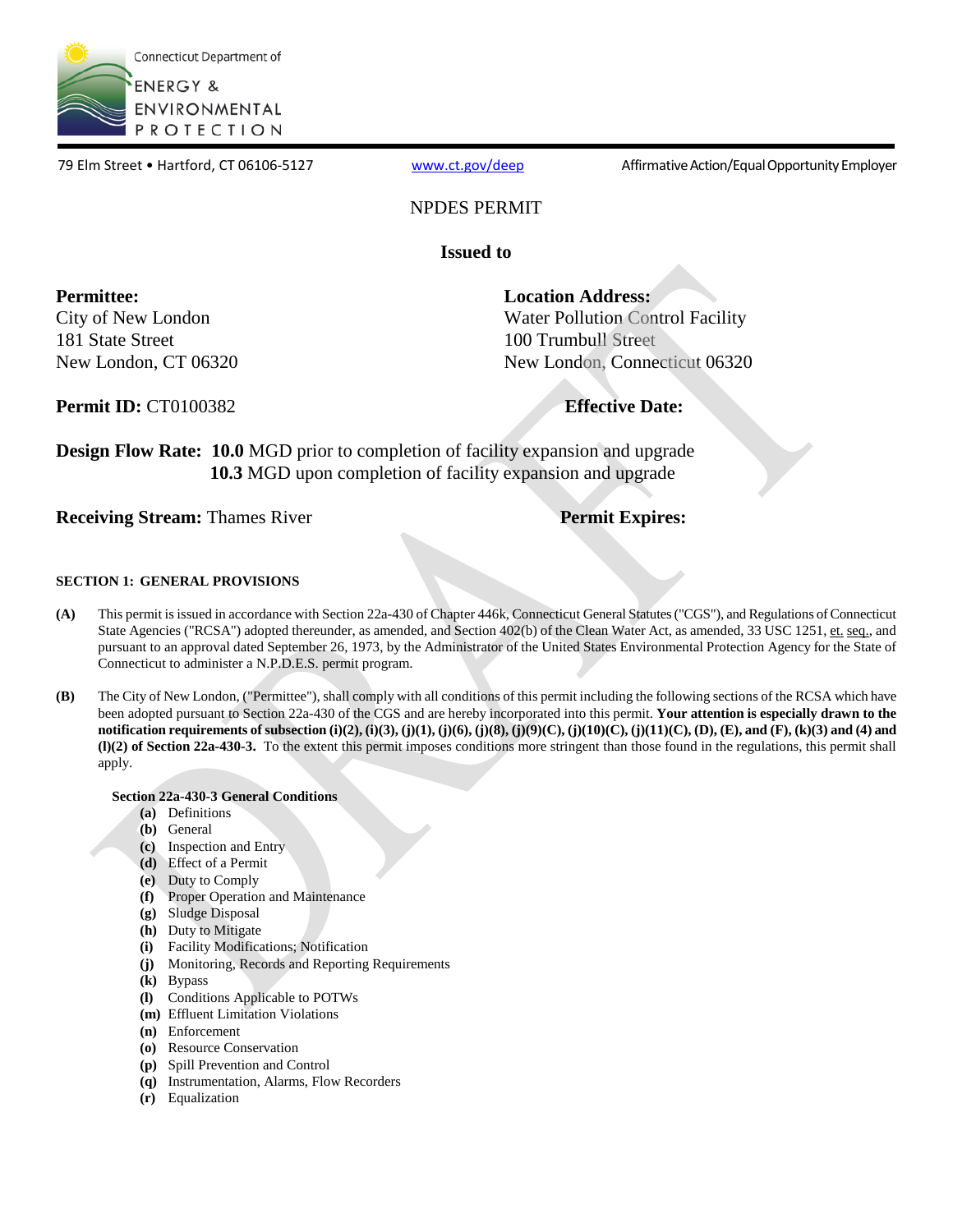#### **Section 22a-430-4 Procedures and Criteria**

- **(a)** Duty to Apply
- **(b)** Duty to Reapply
- **(c)** Application Requirements
- **(d)** Preliminary Review
- **(e)** Tentative Determination
- **(f)** Draft Permits, Fact Sheets
- **(g)** Public Notice, Notice of Hearing
- **(h)** Public Comments
- **(i)** Final Determination
- **(j)** Public Hearings
- **(k)** Submission of Plans and Specifications. Approval.
- **(l)** Establishing Effluent Limitations and Conditions
- **(m)** Case-by-Case Determinations
- **(n)** Permit Issuance or Renewal
- **(o)** Permit or Application Transfer
- **(p)** Permit Revocation, Denial or Modification
- **(q)** Variances
- **(r)** Secondary Treatment Requirements
- **(s)** Treatment Requirements
- **(t)** Discharges to POTWs Prohibitions
- **(C)** Violations of any of the terms, conditions, or limitations contained in this permit may subject the Permittee to enforcement action including, but not limited to, seeking penalties, injunctions and/or forfeitures pursuant to applicable sections of the CGS and RCSA.
- **(D)** Any false statement in any information submitted pursuant to this Section of the permit may be punishable as a criminal offense under Section 22a-438 or 22a-131a of the CGS or in accordance with Section 22a-6, under Section 53a-157b of the CGS.
- **(E)** The Permittee shall comply with Section 22a-416-1 through Section 22a-416-10 of the RCSA concerning operator certification.
- **(F)** No provision of this permit and no action or inaction by the Commissioner shall be construed to constitute an assurance by the Commissioner that the actions taken by the Permittee pursuant to this permit will result in compliance or prevent or abate pollution.
- **(G)** Nothing in this permit shall relieve the Permittee of other obligations under applicable federal, state and local law.
- **(H)** An annual fee shall be paid for each year this permit is in effect as set forth in Section 22a-430-7 of the RCSA. As of October 1, 2009 the annual fee is \$ 3,005.00.
- **(I)** This permitted discharge is consistent with the applicable goals and policies of the Connecticut Coastal Management Act (Section 22a-92 of the CGS)

### **SECTION 2: DEFINITIONS**

- **(A)** The definitions of the terms used in this permit shall be the same as the definitions contained in Section 22a-423 of the CGS and Section 22a-430-3(a) and 22a-430-6 of the RCSA, except for **"**Composite**"** and **"**No Observable Acute Effect Level (NOAEL)**"** which are redefined below.
- **(B)** In addition to the above, the following definitions shall apply to this permit:

**"------"** in the limits column on the monitoring tables in Attachment 1 means a limit is not specified but a value must be reported on the DMR, MOR, and/or the ATMR.

**"Annual"** in the context of any sampling frequency, shall mean the sample must be collected in the months of July, August or September.

**"Average Monthly Limit"** means the maximum allowable "Average Monthly Concentration" as defined in Section 22a-430-3(a) of the RCSA when expressed as a concentration (e.g. mg/l); otherwise, it means "Average Monthly Discharge Limitation" as defined in Section 22a-430-3(a) of the RCSA.

**"Bi-Monthly"** in the context of any sampling frequency, shall mean once every two months including the months of February, April, June,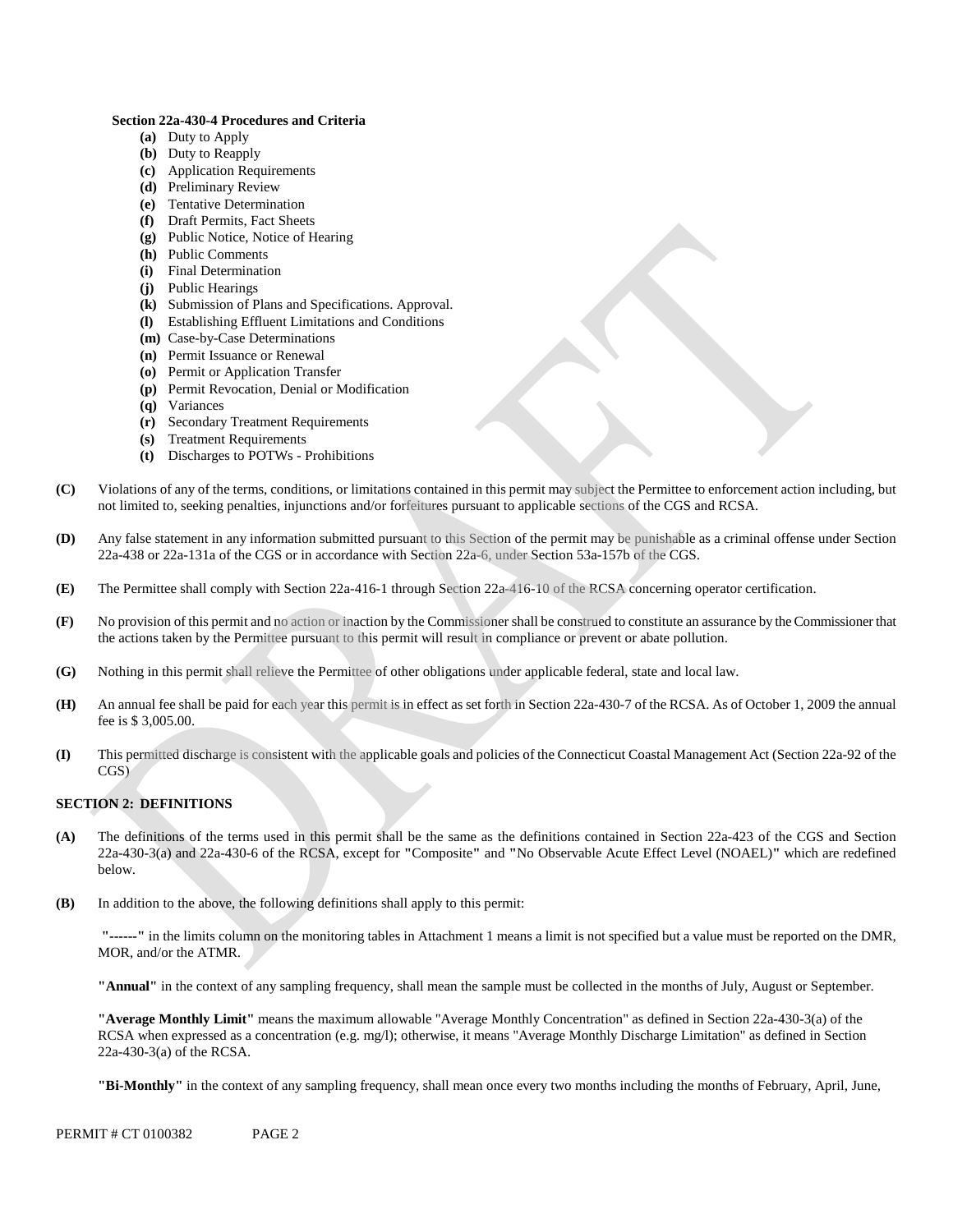August, October and December.

**"Bi-Weekly"** in the context of any sampling frequency, shall mean once every two weeks.

**"Completion of the facility expansion and upgrade"** means when the engineer provides certificates of substantial completion for all of the treatment structures.

**"Composite"** or **"(C)"** means a sample consisting of a minimum of eight aliquot samples collected at equal intervals of no less than 30 minutes and no more than 60 minutes and combined proportionally to flow over the sampling period provided that during the sampling period the peak hourly flow is experienced.

**"Critical Test Concentration"** or **"(CTC)"** means the specified effluent dilution at which the Permittee is to conduct a single-concentration Aquatic Toxicity Test.

**"Daily Composite"** or **"(DC)"** means a composite sample taken over a full operating day consisting of grab samples collected at equal intervals of no more than sixty (60) minutes and combined proportionally to flow; or, a composite sample continuously collected over a full operating day proportionally to flow.

**"Daily Concentration"** means the concentration of a substance as measured in a daily composite sample, or, arithmetic average of all grab sample results defining a grab sample average.

**"Daily Quantity"** means the quantity of waste discharged during an operating day.

**"Geometric Mean"** is the **"**n**"**th root of the product of **"**n**"** observations.

**"Infiltration"** means water other than wastewater that enters a sewer system (including sewer system and foundation drains) from the ground through such means as defective pipes, pipe joints, connections, or manholes. Infiltration does not include, and is distinguished from, inflow.

**"Inflow"** means water other than wastewater that enters a sewer system (including sewer service connections) from sources such as, but not limited to, roof leaders, cellar drains, yard drains, area drains, drains from springs and swampy areas, cross connections between storm sewers and sanitary sewers, catch basins, cooling towers, storm waters, surface runoff, street wash waters, or drainage. Inflow does not include, and is distinguished from, infiltration.

**"Instantaneous Limit"** means the highest allowable concentration of a substance as measured by a grab sample, or the highest allowable measurement of a parameter as obtained through instantaneous monitoring.

**"In-stream Waste Concentration"** or **"(IWC)"** means the concentration of a discharge in the receiving water after mixing has occurred in the allocated zone of influence.

**"MGD"** means million gallons per day.

**"Maximum Daily Limit"** means the maximum allowable "Daily Concentration" (defined above) when expressed as a concentration (e.g. mg/l), otherwise, it means the maximum allowable "Daily Quantity" as defined above, unless it is expressed as a flow quantity. If expressed as a flow quantity it means **"**Maximum Daily Flow**"** as defined in Section 22a-430-3(a) of the RCSA.

**"Monthly Minimum Removal Efficiency"** means the minimum reduction in the pollutant parameter specified when the effluent average monthly concentration for that parameter is compared to the influent average monthly concentration.

**"NA"** as a Monitoring Table abbreviation means **"**not applicable**"**.

**"NR"** as a Monitoring Table abbreviation means **"**not required**"**.

**"No Observable Acute Effect Level"** or **"(NOAEL)"** means any concentration equal to or less than the critical test concentration in a single concentration (pass/fail) toxicity test, conducted pursuant to Section  $22a-430-3(i)(7)(A)(i)$  of the RCSA, demonstrating 90% or greater survival of test organisms at the CTC.

**"Quarterly"** in the context of any sampling frequency, shall mean sampling is required in the months of **February, May, August and November**.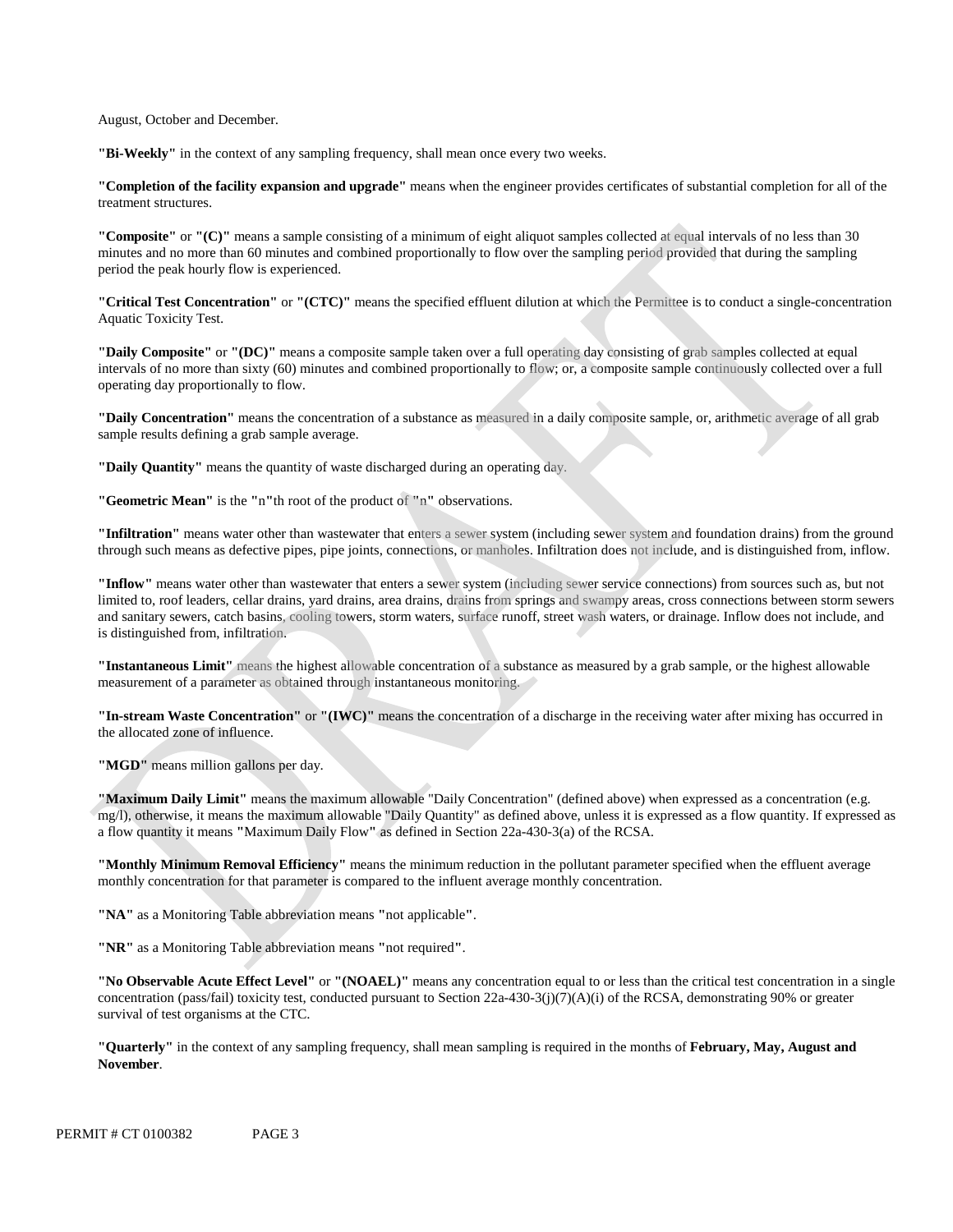**"Range During Sampling"** or **"(RDS)"** as a sample type means the maximum and minimum of all values recorded as a result of analyzing each grab sample of; 1) a Composite Sample, or, 2) a Grab Sample Average. For those Permittee with pH meters that provide continuous monitoring and recording, Range During Sampling means the maximum and minimum readings recorded with the continuous monitoring device during the Composite or Grab Sample Average sample collection.

**"Range During Month"** or **"(RDM)"** as a sample type means the lowest and the highest values of all of the monitoring data for the reporting month.

**"Sanitary Sewage"** means wastewaters from residential, commercial and industrial sources introduced by direct connection to the sewerage collection system tributary to the treatment works including non-excessive inflow/infiltration sources.

**"Twice per Month"** in the context of any sampling frequency, mean two samples per calendar month collected no less than 12 days apart.

**"ug/l"** means micrograms per liter

**"Work Day"** in the context of a sampling frequency means, Monday through Friday excluding holidays.

### **SECTION 3: COMMISSIONER'S DECISION**

- **(A)** The Commissioner of Energy and Environmental Protection ("Commissioner") has issued a final decision and found the system installed for the treatment of the discharge will protect the waters of the state from pollution. The Commissioner's decision is based on application #201101980 for permit reissuance received on March 24, 2011, modified on June 22, 2016 and the administrative record established in the processing of that application.
- **(B)** The Commissioner hereby authorizes the Permittee to discharge in accordance with the provisions of this permit, the above referenced application, and all approvals issued by the Commissioner or his authorized agent for the discharges and/or activities authorized by, or associated with, this permit.
- **(C)** The Commissioner reserves the right to make appropriate revisions to the permit, if required after Public Notice, in order to establish any appropriate effluent limitations, schedules of compliance, or other provisions which may be authorized under the Federal Clean Water Act or the CGS or regulations adopted thereunder, as amended. The permit as modified or renewed under this paragraph may also contain any other requirements of the Federal Clean Water Act or CGS or regulations adopted thereunder which are then applicable.

### **SECTION 4: GENERAL LIMITATIONS AND OTHER CONDITIONS**

- **(A)** The Permittee shall not accept any new sources of non-domestic wastewater conveyed to its POTW through its sanitary sewerage system or by any means other than its sanitary sewage system unless the generator of such wastewater; (a) is authorized by a permit issued by the Commissioner under Section 22a-430 CGS (individual permit), or, (b) is authorized under Section 22a-430b (general permit), or, (c) has been issued an emergency or temporary authorization by the Commissioner under Section 22a-6k. All such non-domestic wastewaters shall be processed by the POTW via receiving facilities at a location and in a manner prescribed by the Permittee which are designed to contain and control any unplanned releases.
- **(B)** No new discharge of domestic sewage from a single source to the POTW in excess of 50,000 gallons per day shall be allowed by the Permittee until the Permittee has notified in writing the Municipal Facilities Section of said new discharge. New discharge notifications as described in this section shall be submitted to the staff identified in section 9(I) included herein.
- **(C)** The Permittee shall maintain a system of user charges based on actual use sufficient to operate and maintain the POTW (including the collection system) and replace critical components.
- **(D)** The Permittee shall maintain a sewer use ordinance that is consistent with the Model Sewer Ordinance for Connecticut Municipalities prepared by the Department of Energy and Environmental Protection. The Commissioner of Energy and Environmental Protection alone may authorize certain discharges which may not conform to the Model Sewer Ordinance.
- **(E)** No discharge from the permitted facility beyond any zone of influence shall contain or cause in the receiving stream a visible oil sheen, floating solids, visible discoloration, or foaming beyond that which may result from a discharge from a permitted facility and none exceeding levels necessary to maintain all designated uses.
- **(F)** No discharge from the permitted facility shall cause acute or chronic toxicity in the receiving water body beyond any Zone Of Influence (ZOI) specifically allocated to that discharge in this permit.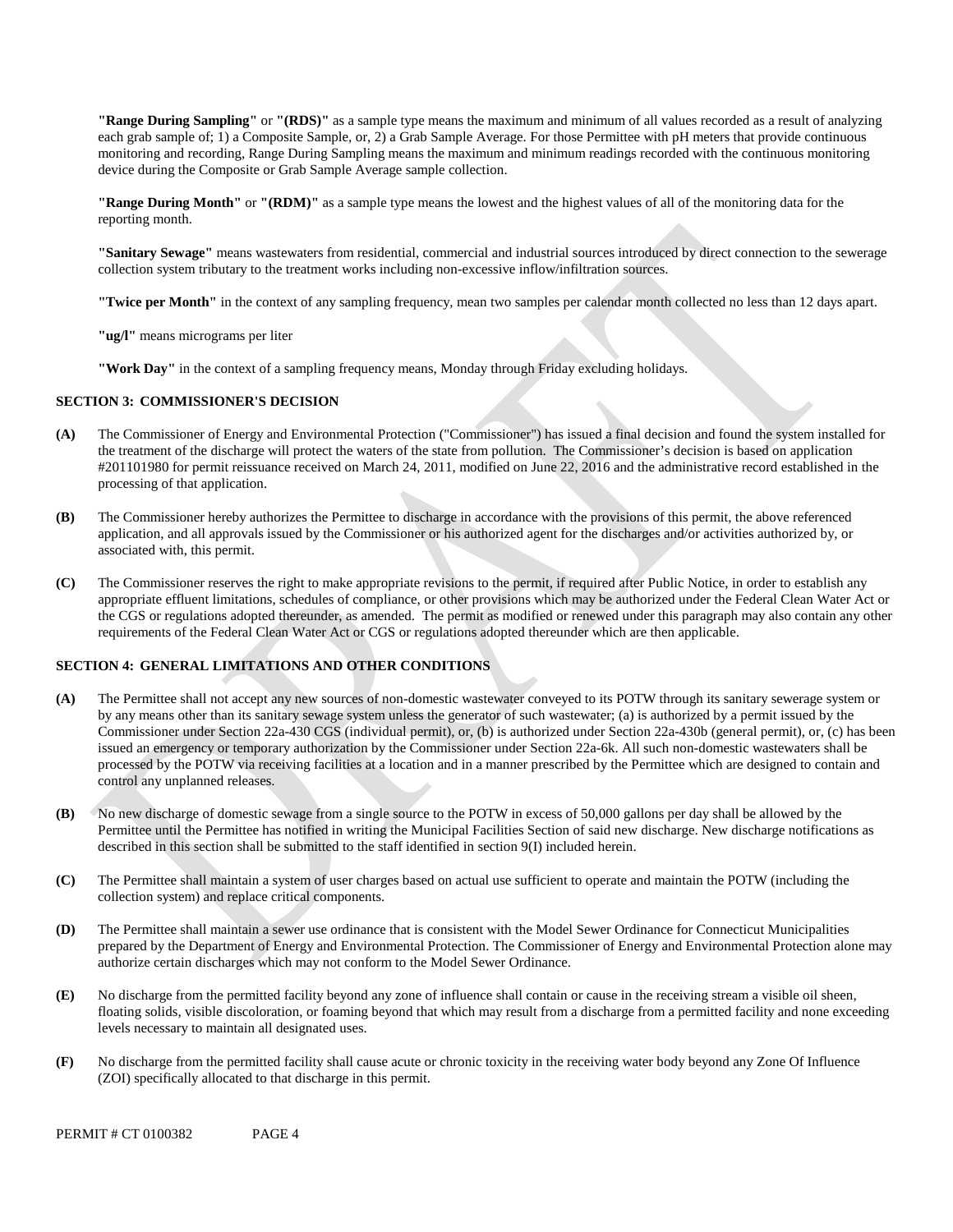- **(G)** The Permittee shall maintain an alternate power source adequate to provide full operation of all pump stations in the sewerage collection system and to provide a minimum of primary treatment and disinfection at the water pollution control facility to insure that no discharge of untreated wastewater will occur during a failure of a primary power source.
- **(H)** The average monthly effluent concentration shall not exceed 15% of the average monthly influent concentration for BOD5 and Total Suspended Solids for all daily composite samples taken in any calendar month.
- **(I)** Any new or increased amount of sanitary sewage discharge to the sewer system is prohibited where it will cause a dry weather overflow or exacerbate an existing dry weather overflow.
- **(J)** Sludge Conditions
	- **(1)** The Permittee shall comply with all existing federal and state laws and regulations that apply to sewage sludge use and disposal practices, including but not limited to 40 CFR Part 503.
	- **(2)** If an applicable management practice or numerical limitation for pollutants in sewage sludge more stringent than existing federal and state regulations is promulgated under Section 405(d) of the Clean Water Act (CWA), this permit shall be modified or revoked and reissued to conform to the promulgated regulations.
	- **(3)** The Permittee shall give prior notice to the Commissioner of any change(s) planned in the Permittee' sludge use or disposal practice. A change in the Permittee' sludge use or disposal practice may be a cause for modification of the permit.
	- **(4)** Testing for inorganic pollutants shall follow "Test Methods for Evaluating Solid Waste, Physical/Chemical Methods", EPA Publication SW-846 as updated and/or revised.
- **(K)** This permit becomes effective on the 1st day of the month following the date of signature of the Commissioner or designee.
- **(L)** When the arithmetic mean of the average daily flow from the POTW for the previous 180 days exceeds 90% of the design flow rate, the Permittee shall develop and submit within one year, for the review and approval of the Commissioner, a plan to accommodate future increases in flow to the plant. This plan shall include a schedule for completing any recommended improvements and a plan for financing the improvements.
- **(M)** When the arithmetic mean of the average daily BOD5 or TSS loading into the POTW for the previous 180 days exceeds 90% of the design load rate, the Permittee shall develop and submit for the review and approval of the Commissioner within one year, a plan to accommodate future increases in load to the plant. This plan shall include a schedule for completing any recommended improvements and a plan for financing the improvements.
- **(N)** On or before July 31<sup>st</sup> of each calendar year the main flow meter shall be calibrated by an independent contractor in accordance with the manufacturer's specifications. The actual record of the calibration shall be retained onsite and, upon request, the Permittee shall submit to the Commissioner a copy of that record.
- **(O)** The Permittee shall operate and maintain all processes as installed in accordance with the approved plans and specifications and as outlined in the associated operation and maintenance manual. This includes but is not limited to all preliminary treatment processes, primary treatment processes, recycle pumping processes, anaerobic treatment processes, anoxic treatment processes, aerobic treatment processes, flocculation processes, effluent filtration processes or any other processes necessary for the optimal removal of pollutants. The Permittee shall not bypass or fail to operate any of the aforementioned processes without the written approval of the Commissioner.
- **(P)** The Permittee is hereby authorized to accept septage at the treatment facility; or other locations as approved by the Commissioner.
- **(Q)** The temperature of any discharge shall not increase the temperature of the receiving stream above 83ºF, or, in any case, raise the temperature of the receiving stream by more than 4ºF beyond the permitted zone of influence. The incremental temperature increase in coastal and marine waters is limited to 1.5°F during the period including July, August and September.

### **SECTION 5: SPECIFIC EFFLUENT LIMITATIONS AND MONITORING REQUIREMENTS**

**(A)** The discharge(s) shall not exceed and shall otherwise conform to the specific terms and conditions listed in this permit. The discharge is restricted by, and shall be monitored in accordance with Tables **A** through **G** incorporated in this permit as Attachment 1.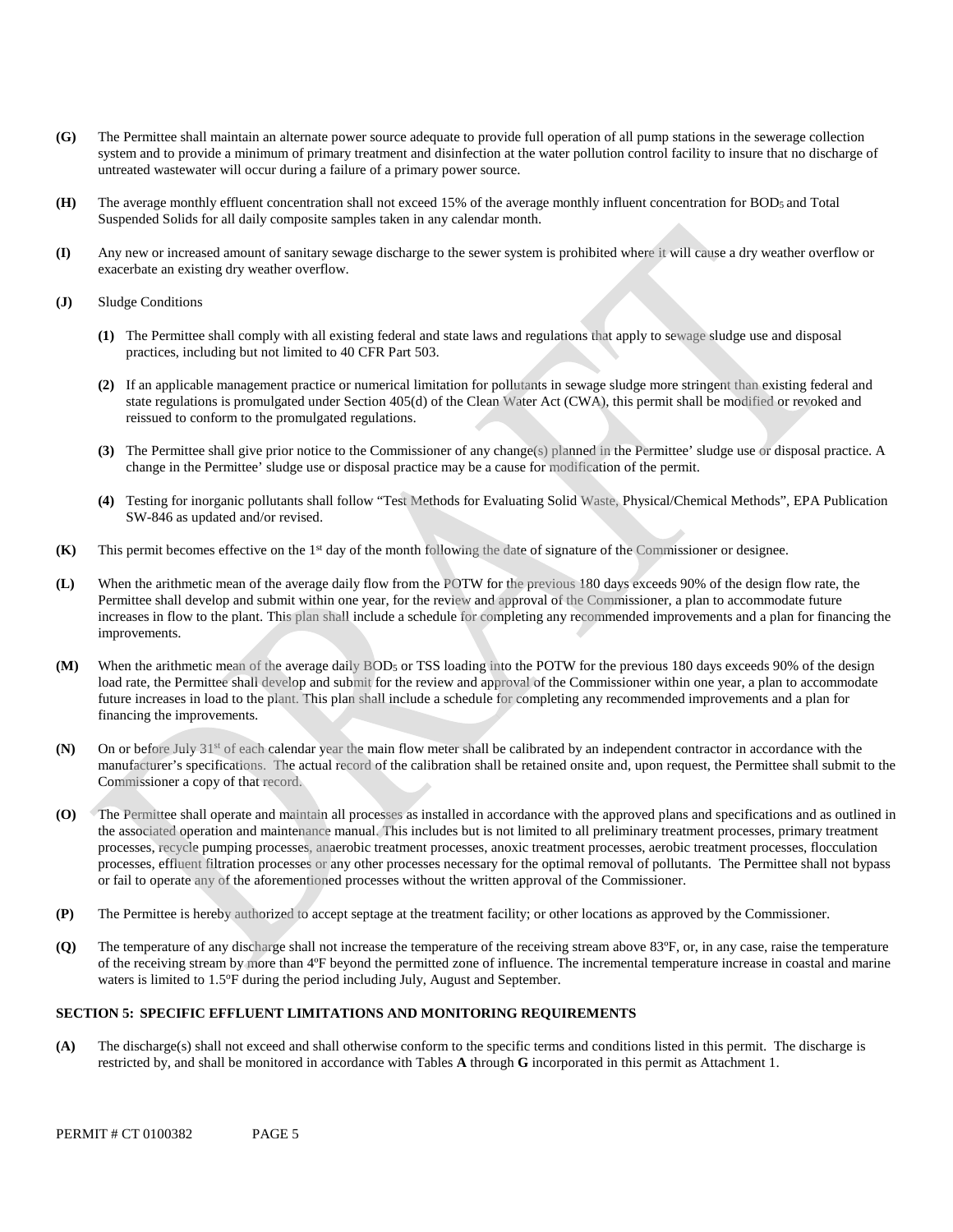in this permit as Attachment 2. **(B)** The Permittee shall monitor the performance of the treatment process in accordance with the Monthly Operating Report (MOR) incorporated

### **SECTION 6: SAMPLE COLLECTION, HANDLING and ANALYTICAL TECHNIQUES**

- $(A)$ **Chemical Analysis** 
	- **(1)** Chemical analyses to determine compliance with effluent limits and conditions established in this permit shall be performed using the methods approved pursuant to the Code of Federal Regulations, Part 136 of Title 40 (40 CFR 136) unless an alternative method has been approved in writing pursuant to 40 CFR 136.4 or as provided in Section 22a-430-3-(j)(7) of the RCSA. Chemicals which do not have methods of analysis defined in 40 CFR 136 or the RCSA shall be analyzed in accordance with methods specified in this permit.
	- **(2)** All metals analyses identified in this permit shall refer to analyses for Total Recoverable Metal, as defined in 40 CFR 136 unless otherwise specified.
	- **(3)** Grab samples shall be taken during the period of the day when the peak hourly flow is normally experienced.
	- **(4)** Samples collected for bacteriological examination shall be collected between the hours of 11 a.m. and 3 p.m. or at that time of day when the peak hourly flow is normally experienced. **A chlorine residual sample must be taken at the same time and the results recorded.**
	- **(5)** The Minimum Levels specified below represent the concentrations at which quantification must be achieved and verified during the chemical analyses for the parameters identified in Attachment 1, Table C. Analyses for these parameters must include check standards within ten percent of the specified Minimum Level or calibration points equal to or less than the specified Minimum Level.

0.0002 mg/l

| <b>Minimum Level</b>    |
|-------------------------|
| $0.005 \,\mathrm{mg}/l$ |
| $0.001 \text{ m}$ g/l   |
| 0.0002                  |
|                         |

- **(6)** The value of each parameter for which monitoring is required under this permit shall be reported to the maximum level of accuracy and precision possible consistent with the requirements of this Section of the permit.
- **(7)** Effluent analyses for which quantification was verified during the analysis at or below the minimum levels specified in this Section and which indicate that a parameter was not detected shall be reported as "less than x" where 'x' is the numerical value equivalent to the analytical method detection limit for that analysis.
- **(8)** Results of effluent analyses which indicate that a parameter was not present at a concentration greater than or equal to the Minimum Level specified for that analysis shall be considered equivalent to zero (0.0) for purposes of determining compliance with effluent limitations or conditions specified in this permit.
- **(B)** Acute Aquatic Toxicity Test
	- **(1)** Samples for monitoring of Acute Aquatic Toxicity shall be collected and handled as prescribed in "Methods for Measuring the Acute Toxicity of Effluents and Receiving Waters to Freshwater and Marine Organisms" (EPA-821-R-02-012).
		- **(a)** Composite samples shall be chilled as they are collected. Grab samples shall be chilled immediately following collection. Samples shall be held at 0 - 6ºC until Acute Aquatic Toxicity testing is initiated.
		- **(b)** Effluent samples shall not be dechlorinated, filtered, or, modified in any way, prior to testing for Acute Aquatic Toxicity unless specifically approved in writing by the Commissioner for monitoring at this facility. Facilities with effluent dechlorination and/or filtration designed as part of the treatment process are not required to obtain approval from the Commissioner.
		- **(c)** Samples shall be taken at the final effluent prior to chlorination for Acute Aquatic Toxicity unless otherwise approved in writing by the Commissioner for monitoring at this facility.
		- **(d)** Chemical analyses of the parameters identified in Attachment 1, Table C shall be conducted on an aliquot of the same sample tested for Acute Aquatic Toxicity.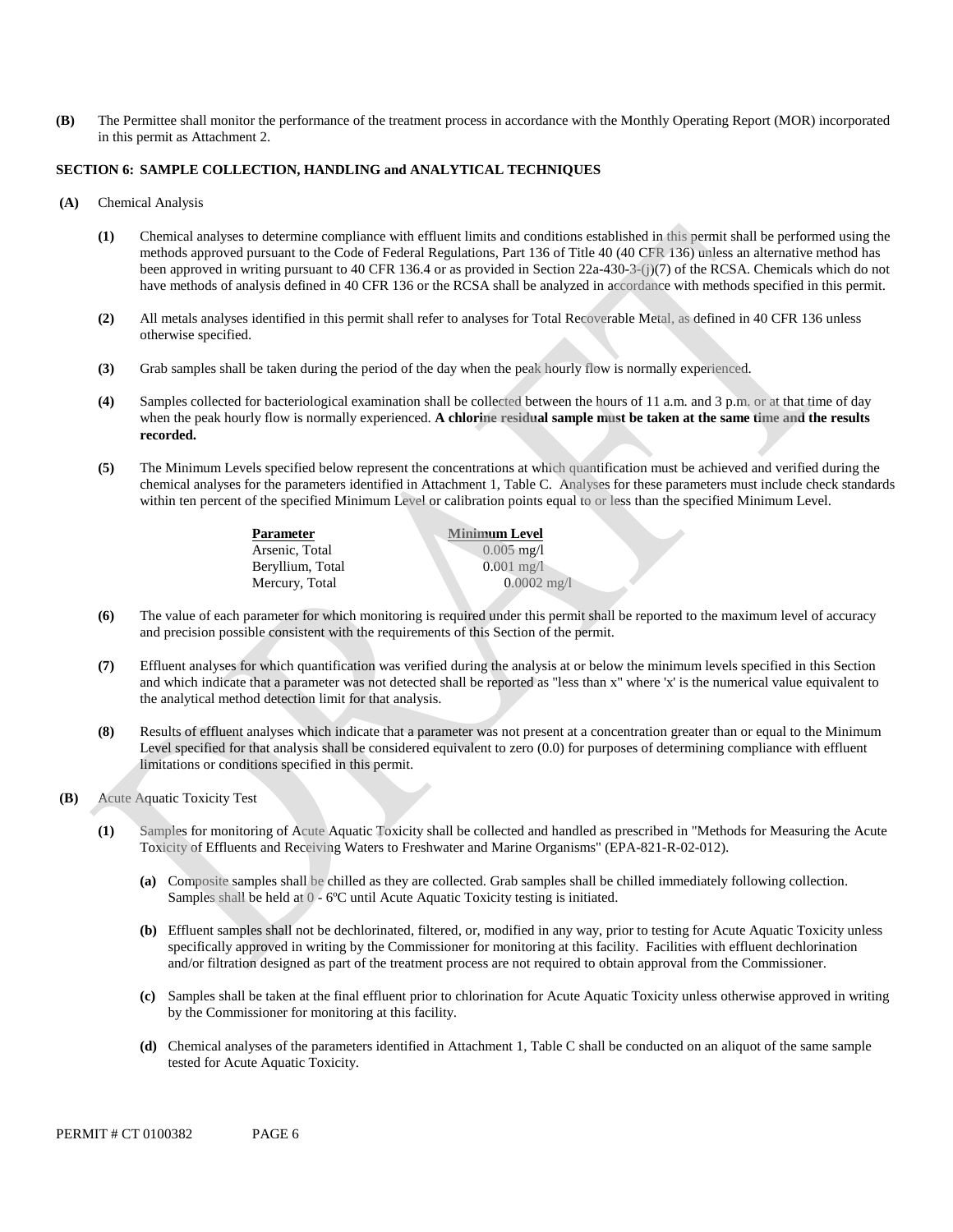- **(i)** At a minimum, pH, salinity, total alkalinity, total hardness, and total residual chlorine shall be measured in the effluent sample and, during Acute Aquatic Toxicity tests, in the highest concentration of the test and in the dilution (control) water at the beginning of the test and at test termination. If total residual chlorine is not detected at test initiation, it does not need to be measured at test termination. Dissolved oxygen, pH, and temperature shall be measured in the control and all test concentrations at the beginning of the test, daily thereafter, and at test termination. Salinity shall be measured in each test concentration at the beginning of the test and at test termination.
- **(e)** Tests for Acute Aquatic Toxicity shall be initiated within 36 hours of sample collection.
- **(2)** Monitoring for Acute Aquatic Toxicity to determine compliance with the permit condition on Acute Aquatic Toxicity (invertebrate) shall be conducted for 48 hours utilizing neonatal (less than 24 hours old) *Daphnia pulex*.
- **(3)** Monitoring for Acute Aquatic Toxicity to determine compliance with the permit condition on Acute Aquatic Toxicity (vertebrate) shall be conducted for 48 hours utilizing larval (1 to 14-day old with no more than 24 hours range in age) *Pimephales promelas*.
- **(4)** Tests for Acute Aquatic Toxicity shall be conducted as prescribed for static non-renewal acute tests in "Methods for measuring the Acute Aquatic Toxicity of Effluents and Receiving Waters to Freshwater and Marine Organisms" (EPA/821-R-02-012), except as specified below.
	- **(a)** For Acute Aquatic Toxicity limits, and for monitoring only conditions, expressed as a NOAEL value, Pass/Fail (single concentration) tests shall be conducted at a specified Critical Test Concentration (CTC) equal to the Aquatic Toxicity limit,  $(100\%$  in the case of monitoring only conditions), as prescribed in Section 22a-430-3(j)(7)(A)(i) of the RCSA.
	- **(b)** Organisms shall not be fed during the tests.
	- **(c)** Synthetic freshwater prepared with deionized water adjusted to a hardness of 50±5 mg/L as CaCO3 shall be used as dilution water in the tests.
	- **(d)** Copper nitrate shall be used as the reference toxicant.
- **(5)** For monitoring only conditions, toxicity shall be demonstrated when the results of a valid pass/fail Acute Aquatic Toxicity indicates less than 90% survival in the effluent at the CTC (100%).
- **(C)** Chronic Aquatic Toxicity Test for Estuarine or Marine Discharges
	- **(1)** Chronic Aquatic Toxicity testing of the discharge shall be conducted annually during July, August, or September of each year.
	- **(2)** Chronic Aquatic Toxicity testing shall be performed on the discharge in accordance with the test methodology established in "Short-Term Methods for Estimating The Chronic Toxicity of Effluents and Receiving Water to Marine and Estuarine Organisms" (EPA-821-R-02-014) as referenced in 40 CFR 136 for sheepshead minnow, *Cyprinodon variegates,* survival and growth and mysid, *Mysidopsis bahia,* survival, growth and reproduction.
		- **(a)** Chronic Aquatic Toxicity tests shall utilize a minimum of five effluent dilutions prepared using a dilution factor of 0.5 (100% effluent, 50% effluent, 25% effluent, 12.5% effluent, 6.25% effluent).
		- **(b)** Thames River water collected immediately upstream of the area influenced by the discharge (with the outgoing tide) shall be used as control (0% effluent) and dilution water in the toxicity tests.
		- **(c)** A laboratory water control consisting of synthetic seawater prepared in accordance with EPA-821-R-02-014 shall be used as an additional control (0% effluent) in the toxicity tests.
		- **(d)** Daily composite samples of the discharge (final effluent following disinfection) and grab samples of the **[waterbody name]**, for use as site water control and dilution water, shall be collected on day 0 for test solution renewal on day 1 and day 2 of the test; day 2, for test solution renewal on day 3 and day 4 of the test; and day 4, for test solution renewal for the remainder of the test. Samples shall not be pH or hardness adjusted, or chemically altered in any way.
	- **(3)** All samples of the discharge and Thames River water used in the Chronic Aquatic Toxicity test shall, at a minimum, be analyzed and results reported in accordance with the provisions listed in Section 6(A) of this permit for the parameters listed in Attachment 1, Table C included herein, excluding Acute Aquatic Toxicity organism testing.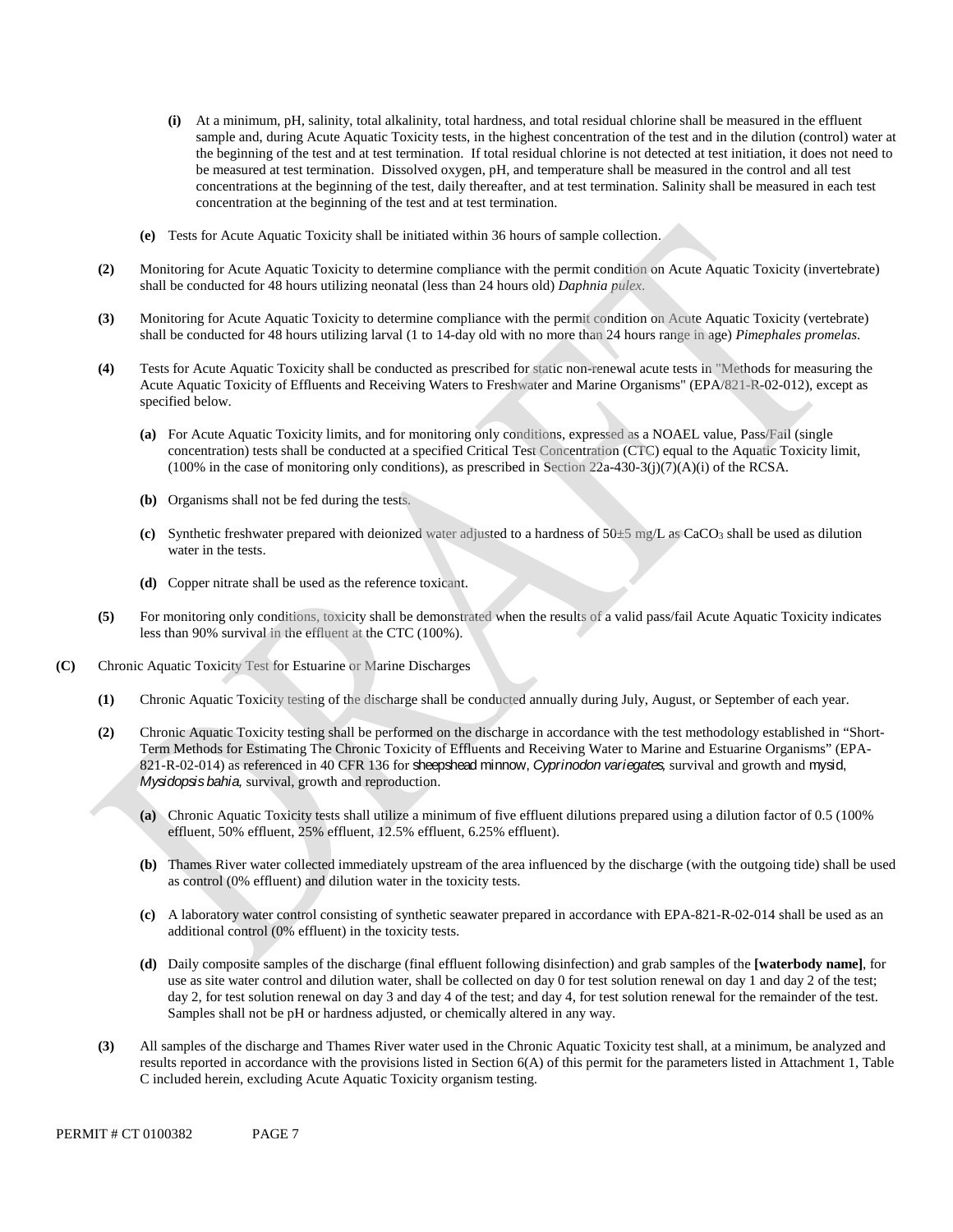#### **SECTION 7: RECORDING AND REPORTING REQUIREMENTS**

**(A)** The results of chemical analyses and any aquatic toxicity test required above in Section 5 and the referenced Attachment 1 shall be entered on the Discharge Monitoring Report (DMR) and reported to the Bureau of Water Protection and Land Reuse. The report shall also include a detailed explanation of any violations of the limitations specified. The DMR must be received at the following address by the 15<sup>th</sup> day of the month following the month in which samples are collected.

> ATTN: Municipal Wastewater Monitoring Coordinator Connecticut Department of Energy and Environmental Protection Bureau of Water Protection and Land Reuse, Planning and Standards Division 79 Elm Street Hartford, Connecticut 06106-5127

- **(1)** For composite samples, from other than automatic samplers, the instantaneous flow and the time of each aliquot sample collection shall be recorded and maintained at the POTW.
- **(B)** Complete and accurate test data, including percent survival of test organisms in each replicate test chamber, LC<sub>50</sub> values and 95% confidence intervals for definitive test protocols, and all supporting chemical/physical measurements performed in association with any aquatic toxicity test, shall be entered on the Aquatic Toxicity Monitoring Report form (ATMR) and sent to the Bureau of Water Protection and Land Reuse at the address specified above in Section 7 (A) of this permit by the  $15<sup>th</sup>$  day of the month following the month in which samples are collected.
- **(C)** The results of the process monitoring required above in Section 5 shall be entered on the Monthly Operating Report (MOR) form, included herein as Attachment 2, and reported to the Bureau of Water Protection and Land Reuse. The MOR report shall also be accompanied by a detailed explanation of any violations of the limitations specified. The MOR, must be received at the address specified above in Section 7 (A) of this permit by the 15th day of the month following the month in which the data and samples are collected.
- **(D)** NetDMR Reporting Requirements
	- **(1)** Unless otherwise approved in writing by the Commissioner, no later than one-hundred and twenty (120) days after the issuance of this permit, the Permittee shall begin reporting to the Department electronically using NetDMR, a web-based tool that allows Permittee to electronically submit discharge monitoring reports (DMRs) and other required reports through a secure internet connection. Specific requirements regarding subscription to NetDMR and submittal of data and reports in hard copy form and for submittal using NetDMR are described below:
		- (a) NetDMR Subscriber Agreement

On or before fifteen (15) days after the issuance of this permit, the Permittee and/or the person authorized to sign the Permittee discharge monitoring reports ("Signatory Authority") as described in RCSA Section 22a-430-3(b)(2) shall contact the Department and initiate the subscription process for electronic submission of Discharge Monitoring Report (DMR) information. On or before ninety (90) days after issuance of this permit the Permittee shall submit a signed and notarized copy of the *Connecticut DEP NetDMR Subscriber Agreement* to the Department*.* 

(b) Submittal of Reports Using NetDMR

Unless otherwise approved by the Commissioner, on or before one-hundred and twenty (120) days after issuance of this permit, the Permittee and/or the Signatory Authority shall electronically submit DMRs and reports required under this permit to the Department using NetDMR in satisfaction of the DMR submission requirement of this permit. DMRs shall be submitted electronically to the Department no later than the 15th day of the month following the completed reporting period.

(c) Submittal of NetDMR Opt-Out Requests

 required reports in hard copy form ("opt-out request"). Opt-out requests must be submitted in writing to the Department for written other reports using NetDMR. This demonstration shall be valid for twelve (12) months from the date of the Department's approval and shall thereupon expire. At such time, DMRs and reports shall be submitted electronically to the Department using NetDMR If the Permittee is able to demonstrate a reasonable basis, such as technical or administrative infeasibility, that precludes the use of NetDMR for electronically submitting DMRs and reports, the Commissioner may approve the submission of DMRs and other approval on or before fifteen (15) days prior to the date a Permittee would be required under this permit to begin filing DMRs and unless the Permittee submits a renewed opt-out request and such request is approved by the Department.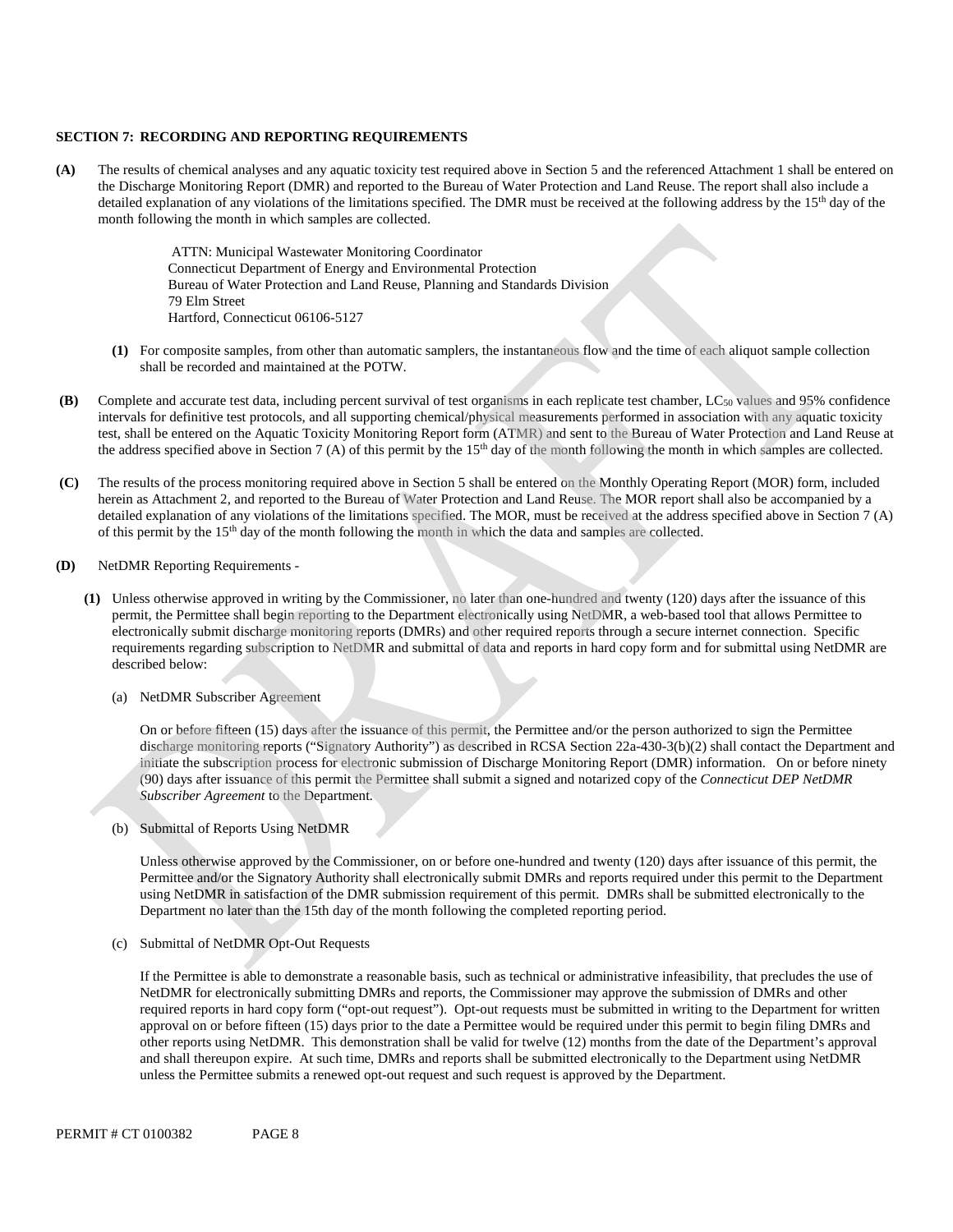All opt-out requests and requests for the NetDMR subscriber form should be sent to the following address:

Water Permitting and Enforcement Division  $-2<sup>nd</sup>$  Floor Attn: NetDMR Coordinator Connecticut Department of Energy and Environmental Protection 79 Elm Street Hartford, CT 06106-5127

### **SECTION 8: RECORDING AND REPORTING OF VIOLATIONS, ADDITIONAL TESTING REQUIREMENTS, BYPASSES, MECHANICAL FAILURES, AND MONITORING EQUIPMENT FAILURES**

- **(A)** If any Acute Aquatic Toxicity sample analysis indicates toxicity, or that the test was invalid, an additional sample of the effluent shall be collected and tested for Acute Aquatic Toxicity and associated chemical parameters, as described above in Section 5 and Section 6, and the results reported to the Bureau of Water Protection and Land Reuse (Attn: Aquatic Toxicity) via the ATMR form (see Section 7 (B)) within 30 days of the previous test. These test results shall also be reported on the next month's DMR report pursuant to Section 7 (A). The results of all toxicity tests and associated chemical parameters, valid and invalid, shall be reported.
- **(B)** If any two consecutive Acute Aquatic Toxicity test results or any three Acute Aquatic Toxicity test results in a twelve month period indicates toxicity, the Permittee shall immediately take all reasonable steps to eliminate toxicity wherever possible and shall submit a report, to the Bureau of Water Protection and Land Reuse (Attn: Aquatic Toxicity), for the review and written approval of the Commissioner in accordance with Section 22a-430-3(j)(10)(c) of the RCSA describing proposed steps to eliminate the toxic impact of the discharge on the receiving water body. Such a report shall include a proposed time schedule to accomplish toxicity reduction and the Permittee shall comply with any schedule approved by the Commissioner.
- **(C)** Section 22a-430-3(k) of the RCSA shall apply in all instances of bypass including a bypass of the treatment plant or a component of the sewage collection system planned during required maintenance. The Department of Energy and Environmental Protection, Bureau of Water Protection and Land Reuse, Planning and Standards Division, Municipal Facilities Section (860) 424-3704, the Department of Public Health, Water Supply Section (860) 509-7333 and Recreation Section (860) 509-7297, and the local Director of Health shall be notified within 2 hours of the Permittee learning of the event by telephone during normal business hours. If the discharge or bypass occurs outside normal working hours (8:30 a.m. to 4:30 p.m. Monday through Friday), notification shall be made within 2 hours of the Permittee learning of the event to the Emergency Response Unit at (860) 424-3338 and the Department of Public Health at (860) 509-8000. A written report shall be submitted to the Department of Energy and Environmental Protection, Bureau of Water Protection and Land Reuse, Planning and Standards Division, Municipal Facilities Section within five days of the Permittee learning of each occurrence, or potential occurrence, of a discharge or bypass of untreated or partially treated sewage.

The written report shall contain:

- **(i)** The nature and cause of the bypass, permit violation, treatment component failure, and/or equipment failure,
- **(ii)** the time the incident occurred and the anticipated time which it is expected to continue or, if the condition has been corrected, the duration,
- **(iii)** the estimated volume of the bypass or discharge of partially treated or raw sewage,
- **(iv)** the steps being taken to reduce or minimize the effect on the receiving waters, and
- **(v)** the steps that will be taken to prevent reoccurrence of the condition in the future.

For treatment plants south of Interstate 95 and any other plants which may impact shellfishing areas the Department of Agriculture/Aquaculture Division must also be notified within 2 hours of the Permittee learning of the event by telephone at (203) 874-0696 and in writing within 72 hours of each occurrence of an emergency diversion or by-pass of untreated or partially treated sewage and a copy of the written report should be sent to:

State of Connecticut Department of Agriculture/Aquaculture Division P.O. Box 97 Milford, Connecticut 06460

**(D)** Section 22a-430-3(j) 11 (D) of the RCSA shall apply in the event of any noncompliance with a maximum daily limit and/or any noncompliance that is greater than two times any permit limit. The Permittee shall notify in the same manner as in paragraph C of this

PERMIT # CT 0100382 PAGE 9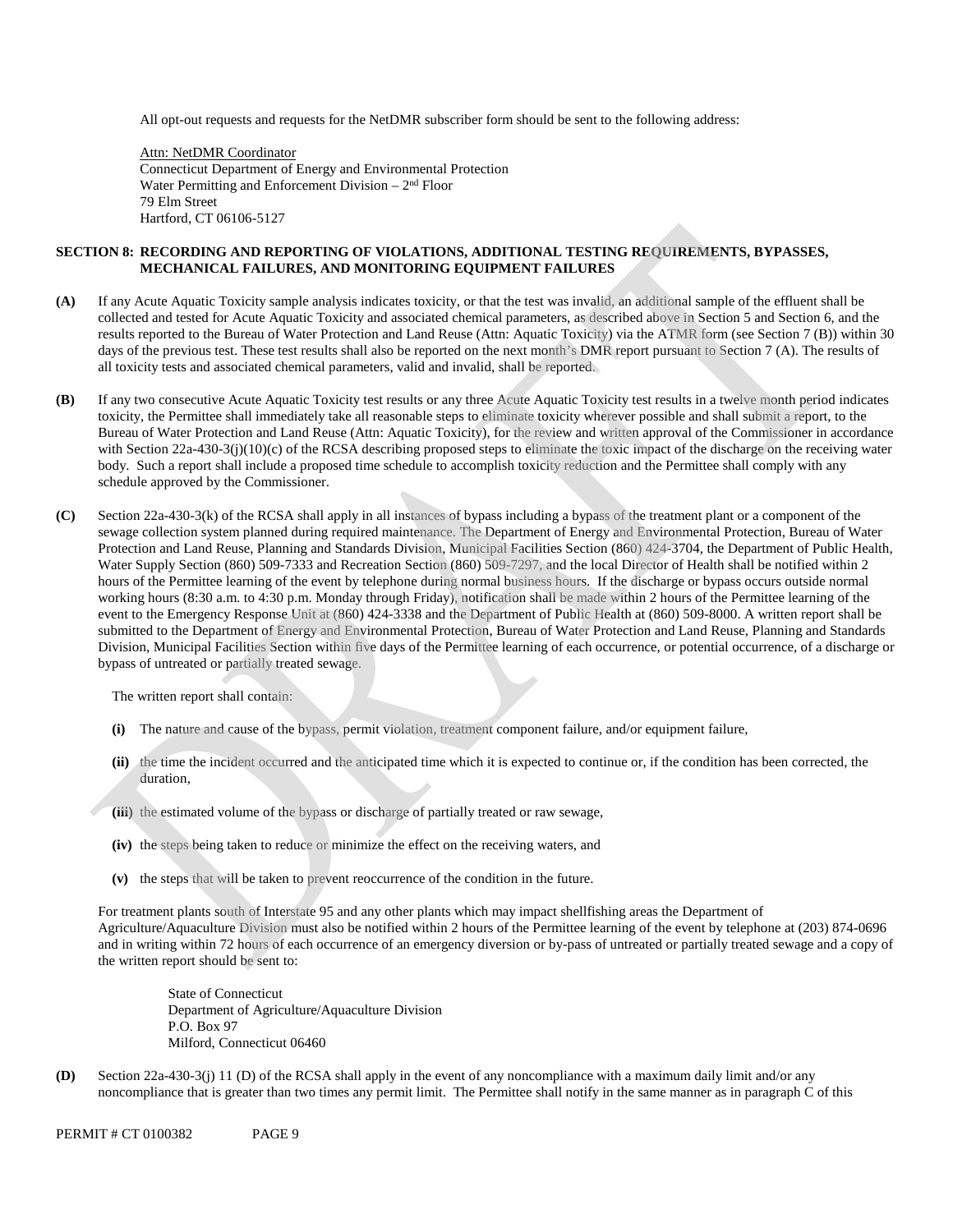Section, the Department of Energy and Environmental Protection, Bureau of Water Protection and Land Reuse Planning and Standards Division, Municipal Facilities Section except, if the noncompliance occurs outside normal working hours (8:30 a.m. to 4:30 p.m. Monday through Friday) the Permittee may wait to make the verbal report until 10:30 am of the next business day after learning of the noncompliance.

- **(E)** Section 22a-430-3(j) 8 of the RCSA shall apply in all instances of monitoring equipment failures that prevent meeting the requirements in this permit. In the event of any such failure of the monitoring equipment including, but not limited to, loss of refrigeration for an autosampler or lab refrigerator or loss of flow proportion sampling ability, the Permittee shall notify in the same manner as in paragraph C of this Section, the Department of Energy and Environmental Protection, Bureau of Water Protection and Land Reuse, Planning and Standards Division, Municipal Facilities Section except, if the failure occurs outside normal working hours (8:30 a.m. to 4:30 p.m. Monday through Friday) the Permittee may wait to make the verbal report until 10:30 am of the next business day after learning of the failure.
- **(F)** In addition to the reporting requirements contained in Section 22a-430-3(i), (j), and (k) of the Regulations of Connecticut State Agencies, the Permittee shall notify in the same manner as in paragraph C of this Section, the Department of Energy and Environmental Protection, Bureau of Water Protection and Land Reuse, Planning and Standards Division, Municipal Facilities Section concerning the failure of any major component of the treatment facilities which the Permittee may have reason to believe would result in an effluent violation.

### **SECTION 9: COMPLIANCE SCHEDULES**

- **(A)** The Permittee shall achieve the final water quality-based effluent limits for **Enterococci and revised fecal coliform** for DSN 001-1 established in Section 5 of this permit, in accordance with the following:
	- **(1)** On or before **300 days** after the date of issuance of this permit, the Permittee shall submit for the Commissioner's review and written approval a comprehensive and thorough report which describes the actions to be taken by the Permittee necessary to achieve compliance with the requirements in Table A of this permit for **Enterococci and revised fecal coliform**. Such report shall include a schedule for implementation of such actions not to exceed **730 days** after the date of issuance of this permit.
	- **(2)** In accordance with the schedule approved in writing by the Commissioner, but in no event later than **730 days** after the date of issuance of this permit**,** the Permittee shall perform the actions approved in writing by the Commissioner necessary to comply with the requirements in Table A of this permit for **Enterococci and revised fecal coliform.** Within fifteen days after completing such actions, the Permittee shall certify to the Commissioner in writing that the actions have been completed as approved by the Commissioner.
- **(B)** The Permittee submitted a request to the Commissioner dated June 22, 2016 to increase the design flow rate listed herein from **10.0 MGD** to **10.3 MGD**. The Permittee appended to the request an engineering evaluation prepared by Wright Pierce dated May 23, 2016 substantiating the flow increase request. Based on that evaluation and recommendations included in the New England Interstate Water Pollution Control Commission "TR-16 Guide for the Design of Wastewater Treatment Works", the POTW can achieve a design flow increase of **10.3 MGD** by modifying the aeration tanks effluent weirs. In accordance with the Permittee's request and engineering evaluation referenced herein, the Commissioner hereby authorizes the hydraulic expansion and upgrade of the POTW to achieve the design flow rate of **10.3 MGD** contingent upon the following conditions:
	- **(1)** Prior to the modification of the above-mentioned effluent weirs, the Permittee shall submit for the Commissioner's review and written approval, contract plans and specifications to achieve the new design flow rate of **10.3 MGD** in accordance with the recommendations included in the above-referenced engineering report.
	- **(2)** Upon completion of the actions approved in this section, the Permittee shall achieve the final water quality-based effluent limits established in **Section 5 and Table A-1** of this permit. The referenced limits listed in **Table A-1** shall become effective on the 1st day of the month following the date of submission of the written notification referenced in section 9(B)(3) below.
	- **(3)** The Permittee shall perform the approved actions in accordance with this Section but in no event shall the approved actions be completed later than: **1700 days following the date of issuance of this permit**. Within fifteen days after completing such actions, the Permittee shall certify to the Commissioner in writing that the actions have been completed as approved.
	- **(4)** In the event that the Permittee becomes aware that it will not implement the actions authorized under Section 9(B) included herein, the Permittee shall immediately notify in writing the Commissioner. Subsequent written confirmation issued by the Commissioner shall annul all requirements listed in Section 9(B) included herein. All other sections of this Permit shall continue in full force and effect.
- **(C)** The Permittee shall submit to the Commissioner **annual** status reports beginning sixty days after the date of approval of the report referenced in paragraph **9(A)** and **9(B)** of this Section. Status reports shall include, but not be limited to, a detailed description of progress made by the Permittee in performing actions required by this Section of the permit in accordance with the approved schedule including, but not limited to,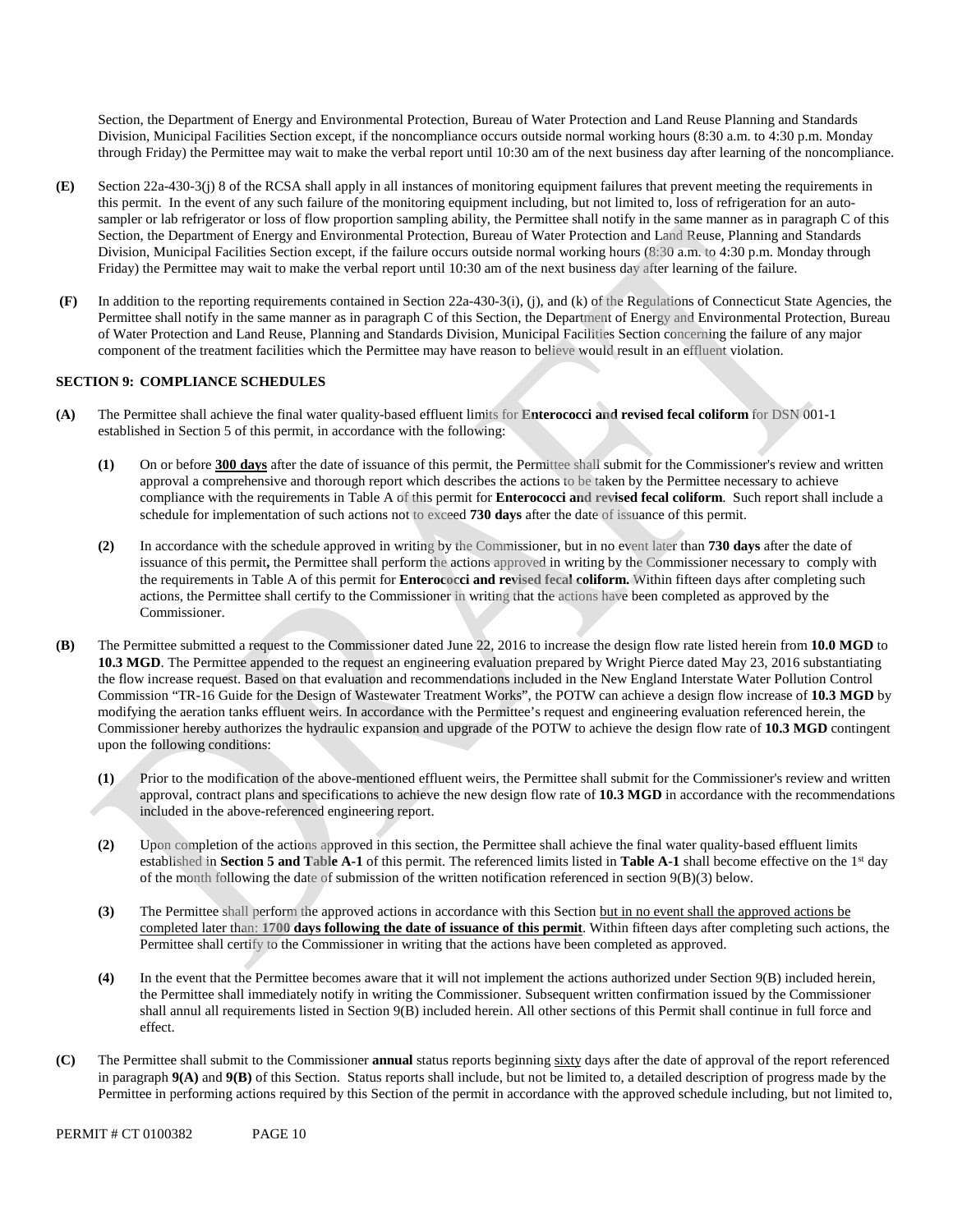development of engineering plans and specifications, construction activity, contract bidding, operational changes, preparation and submittal of permit applications, and any other required under paragraph(s) 9(A) and 9(B) of this Section.

- **(D)** The Permittee shall perform the approved actions in accordance with the approved schedule(s), but in no event shall the approved actions be completed later than: 730 days after the date of issuance of this permit for compliance with the requirements listed in Section 9(A) and 1700 days after the issuance of this permit for compliance with the requirements listed in Section 9(B). Within fifteen days after completing such actions, the Permittee shall certify to the Commissioner in writing that the actions have been completed as approved.
- **(E)** The Permittee shall use best efforts to submit to the Commissioner all documents required by this Section of the permit in a complete and approvable form. If the Commissioner notified the Permittee that any document or other action is deficient, and does not approve it with conditions or modifications, it is deemed disapproved, and the Permittee shall correct the deficiencies and resubmit it within the time specified by the Commissioner or, if no time is specified by the Commissioner, within thirty days of the Commissioner's notice of deficiencies. In approving any document or other action under this Compliance Schedule, the Commissioner may approve the document or other action as submitted or performed or with such conditions or modifications as the Commissioner deems necessary to carry out the purposes of this Section of the permit. Nothing in this paragraph shall excuse noncompliance or delay.
- **(F)** Dates. The date of submission to the Commissioner of any document required by this section of the permit shall be the date such document is received by the Commissioner. The date of any notice by the Commissioner under this section of the permit, including but not limited to notice of approval or disapproval of any document or other action, shall be the date such notice is personally delivered or the date three days after it is mailed by the Commissioner, whichever is earlier. Except as otherwise specified in this permit, the word "day" as used in this Section of the permit means calendar day. Any document or action which is required by this Section only of the permit, to be submitted, or performed, by a date which falls on, Saturday, Sunday, or, a Connecticut or federal holiday, shall be submitted or performed on or before the next day which is not a Saturday, Sunday, or Connecticut or federal holiday.
- **(G)** Notification of noncompliance. In the event that the Permittee becomes aware that it did not or may not comply, or did not or may not comply on time, with any requirement of this Section of the permit or of any document required hereunder, the Permittee shall immediately notify the Commissioner and shall take all reasonable steps to ensure that any noncompliance or delay is avoided or, if unavoidable, is minimized to the greatest extent possible. In so notifying the Commissioner, the Permittee shall state in writing the reasons for the noncompliance or delay and propose, for the review and written approval of the Commissioner, dates by which compliance will be achieved, and the Permittee shall comply with any dates which may be approved in writing by the Commissioner. Notification by the Permittee shall not excuse noncompliance or delay, and the Commissioner's approval of any compliance dates proposed shall not excuse noncompliance or delay unless specifically so stated by the Commissioner in writing.
- **(H)** Notice to Commissioner of changes. Within fifteen days of the date the Permittee becomes aware of a change in any information submitted to the Commissioner under this Section of the permit, or that any such information was inaccurate or misleading or that any relevant information was omitted, the Permittee shall submit the correct or omitted information to the Commissioner.
- **(I)** Submission of documents. Any document, other than a DMR, ATMR or MOR required to be submitted to the Commissioner under this Section of the permit shall, unless otherwise specified in writing by the Commissioner, be directed to:

Carlos A. Esguerra Department of Energy and Environmental Protection Bureau of Water Protection and Land Reuse, Planning and Standards Division 79 Elm Street Hartford, Connecticut 06106-5127

This permit is hereby issued on

Rob Klee Commissioner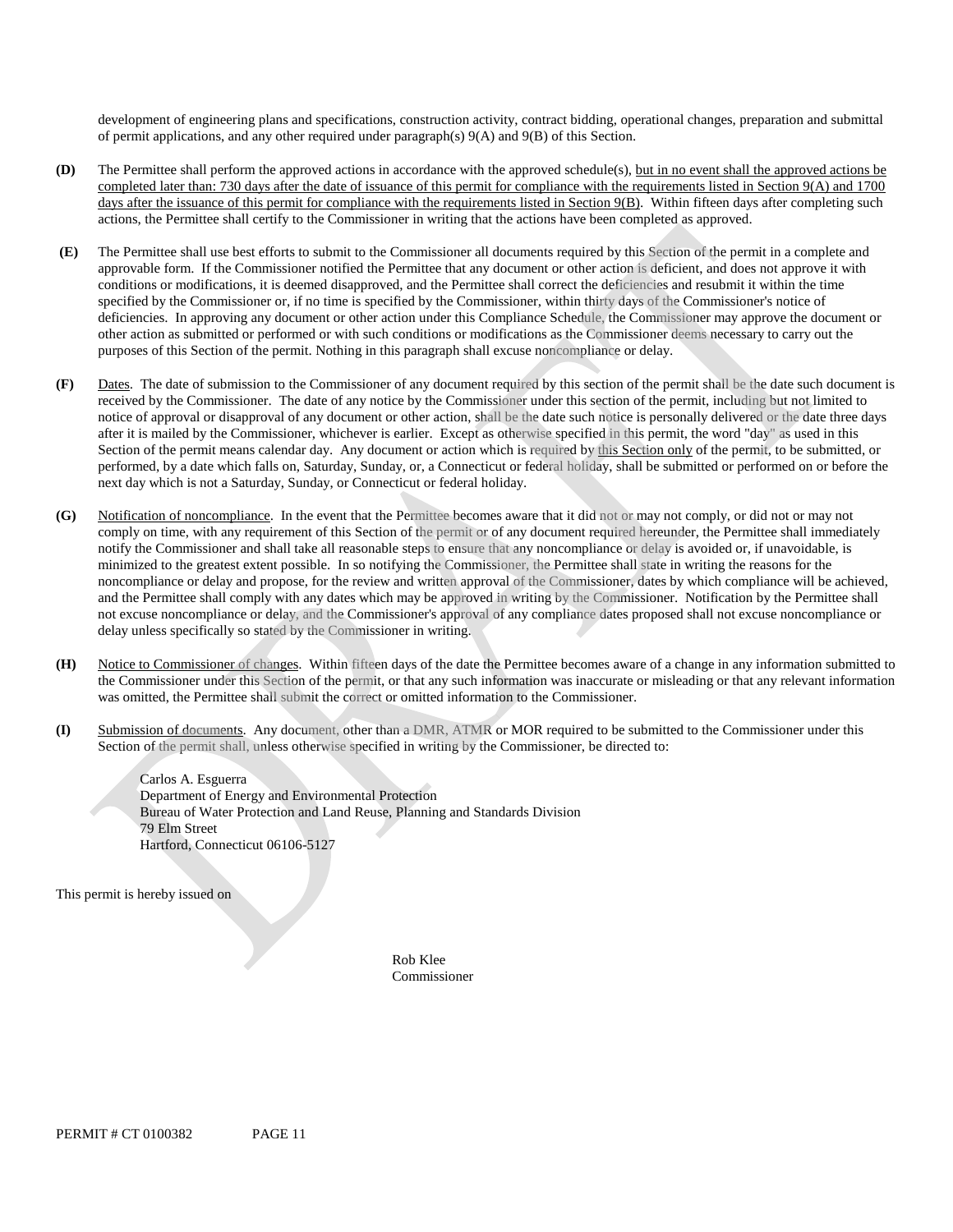# ATTACHMENT 1

Tables A through G

PERMIT # CT 0100382 PAGE 12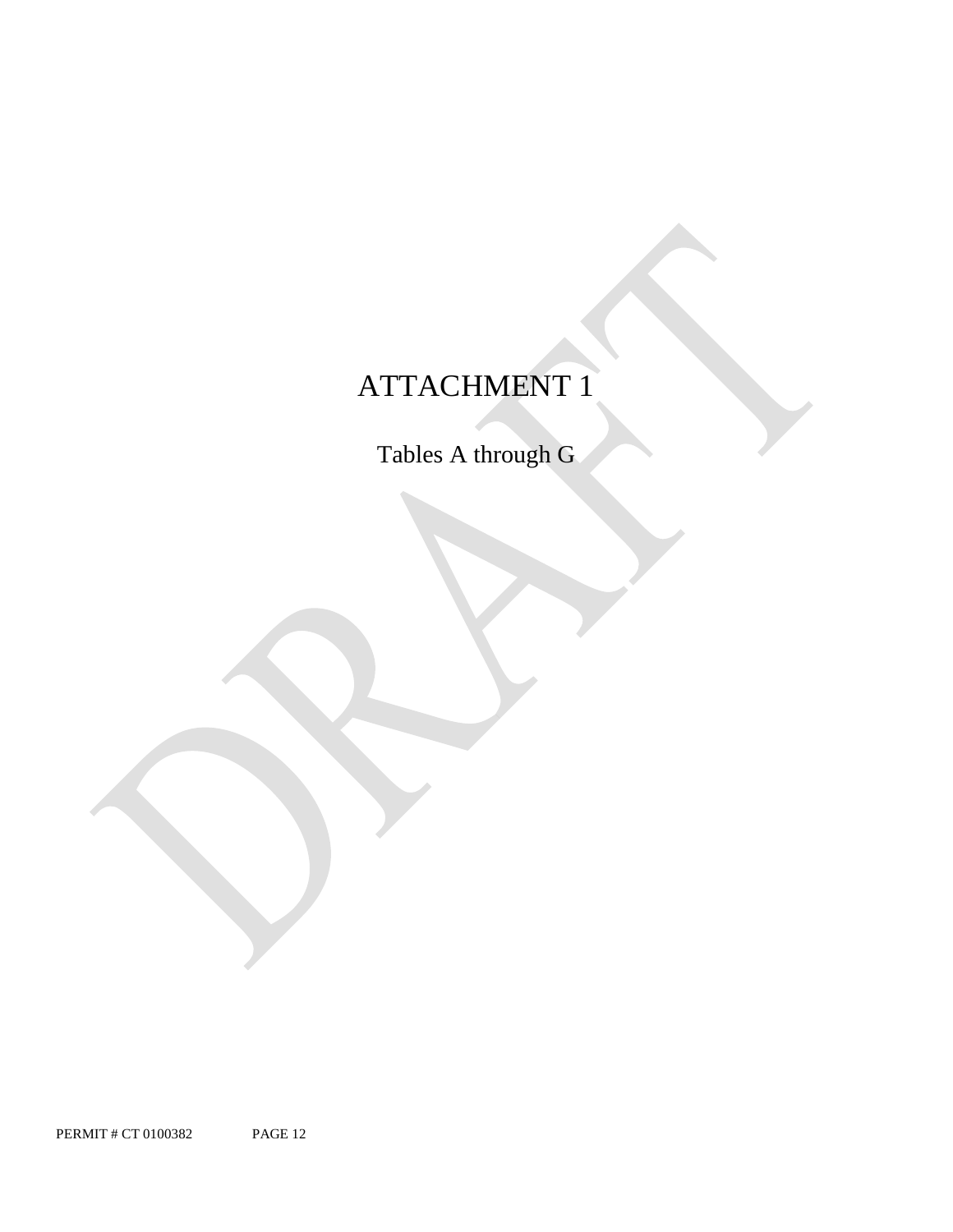### **TABLE A**

| Discharge Serial Number (DSN): 001-1                                                                                            | Monitoring Location: 1                                                    |                                    |                                         |                                   |                                          |                                                           |                                           |                              |                         |                                                   |
|---------------------------------------------------------------------------------------------------------------------------------|---------------------------------------------------------------------------|------------------------------------|-----------------------------------------|-----------------------------------|------------------------------------------|-----------------------------------------------------------|-------------------------------------------|------------------------------|-------------------------|---------------------------------------------------|
| <b>Wastewater Description: Sanitary Sewage</b>                                                                                  |                                                                           |                                    |                                         |                                   |                                          |                                                           |                                           |                              |                         |                                                   |
| Monitoring Location Description: Final Effluent (Prior to the expansion and upgrade authorized in Section 9(B) included herein) |                                                                           |                                    |                                         |                                   |                                          |                                                           |                                           |                              |                         |                                                   |
| Allocated Zone of Influence (ZOI): 1525 cfs                                                                                     |                                                                           |                                    |                                         |                                   | In-stream Waste Concentration (IWC): 1 % |                                                           |                                           |                              |                         |                                                   |
|                                                                                                                                 |                                                                           |                                    |                                         | <b>FLOW/TIME BASED MONITORING</b> |                                          |                                                           | <b>INSTANTANEOUS</b><br><b>MONITORING</b> | <b>REPORT</b><br><b>FORM</b> | <b>Minimum</b><br>Level |                                                   |
| <b>PARAMETER</b>                                                                                                                | <b>Units</b>                                                              | Average<br><b>Monthly</b><br>Limit | <b>Maximum</b><br><b>Daily</b><br>Limit | <b>Sample</b><br>Freq.            | <b>Sample</b><br>type                    | <b>Instantaneous</b><br>Limit or<br>Required<br>Range $3$ | <b>Sample</b><br>Freq.                    | <b>Sample</b><br><b>Type</b> |                         | <b>Analysis</b><br><b>See</b><br><b>Section 6</b> |
| Alkalinity                                                                                                                      | mg/l                                                                      | <b>NA</b>                          | <b>NA</b>                               | $\rm NR$                          | NA                                       | ------                                                    | Monthly                                   | Grab                         | <b>MOR</b>              |                                                   |
| Biochemical Oxygen Demand $(5 \text{ day})$ <sup>1</sup> , See remark $(E)$                                                     | mg/1                                                                      | 30                                 | 50                                      | 3/Week                            | Daily Composite                          | <b>NA</b>                                                 | NR.                                       | NA                           | DMR/MOR                 |                                                   |
| Chlorine, Total Residual                                                                                                        | mg/l                                                                      | <b>NA</b>                          | NA                                      | $\rm NR$                          | NA                                       | $0.2 - 1.5$                                               | 4/ Work Day                               | Grab                         | <b>DMR/MOR</b>          |                                                   |
| Fecal coliform $4$ (year round)                                                                                                 | Colonies<br>per100 ml                                                     | <b>NA</b>                          | <b>NA</b>                               | $\rm NR$                          | NA                                       | see remarks (A)<br>and $(B)$ below                        | 3/Week                                    | Grab                         | <b>DMR/MOR</b>          |                                                   |
| Fecal coliform <sup>5</sup> (year round)                                                                                        | Colonies<br>per100 ml                                                     | NA                                 | $\rm NA$                                | $\rm NR$                          | NA                                       | see remarks (C)<br>below                                  | 3/Week                                    | Grab                         | DMR/MOR                 |                                                   |
| Fecal coliform <sup>5</sup> (year round)                                                                                        | Percent of<br>samples<br>with more<br>than $260$<br>colonies<br>per100 ml | NA                                 | <b>NA</b>                               | NR                                | Calculated                               | $\leq10$                                                  | 3/Week                                    | Grab                         | <b>DMR/MOR</b>          |                                                   |
| Enterococci <sup>5</sup> (year round) See remark (D)                                                                            | Colonies<br>per100 ml                                                     | <b>NA</b>                          | NA                                      | $\rm NR$                          | NA                                       | 500                                                       | 3/Week                                    | Grab                         | <b>DMR/MOR</b>          |                                                   |
| Flow                                                                                                                            | <b>MGD</b>                                                                | ------                             | $- - - - - -$                           | Continuous <sup>2</sup>           | Average Daily<br>Flow                    | <b>NA</b>                                                 | <b>NR</b>                                 | NA                           | <b>DMR/MOR</b>          |                                                   |
| Nitrogen, Ammonia (total as N)                                                                                                  | mg/l                                                                      | <b>NA</b>                          | $-----1$                                | Monthly                           | Daily Composite                          | <b>NA</b>                                                 | NR                                        | <b>NA</b>                    | <b>DMR/MOR</b>          |                                                   |
| Nitrogen, Nitrate (total as N)                                                                                                  | mg/1                                                                      | NA                                 | ------                                  | Monthly                           | Daily Composite                          | <b>NA</b>                                                 | NR                                        | <b>NA</b>                    | <b>MOR</b>              |                                                   |
| Nitrogen, Nitrite (total as N)                                                                                                  | mg/1                                                                      | NA                                 | ------                                  | Monthly                           | Daily Composite                          | <b>NA</b>                                                 | NR                                        | <b>NA</b>                    | <b>MOR</b>              |                                                   |
| Nitrogen, Total Kjeldahl                                                                                                        | mg/1                                                                      | <b>NA</b>                          | ------                                  | Monthly                           | Daily Composite                          | NA                                                        | <b>NR</b>                                 | NA                           | <b>MOR</b>              |                                                   |
| Nitrogen, Total                                                                                                                 | mg/l                                                                      | <b>NA</b>                          | $-----$                                 | Monthly                           | Daily Composite                          | <b>NA</b>                                                 | <b>NR</b>                                 | <b>NA</b>                    | <b>MOR</b>              |                                                   |
| Oxygen, Dissolved                                                                                                               | mg/l                                                                      | <b>NA</b>                          | NA                                      | NR                                | <b>NA</b>                                | ------                                                    | Work Day                                  | Grab                         | <b>DMR/MOR</b>          |                                                   |
| pH                                                                                                                              | S.U.                                                                      | <b>NA</b>                          | NA                                      | <b>NR</b>                         | <b>NA</b>                                | $6 - 9$                                                   | Work Day                                  | Grab                         | <b>DMR/MOR</b>          |                                                   |
| Phosphate, Ortho                                                                                                                | mg/1                                                                      | <b>NA</b>                          | ------                                  | Monthly                           | Daily Composite                          | <b>NA</b>                                                 | NR                                        | <b>NA</b>                    | <b>MOR</b>              |                                                   |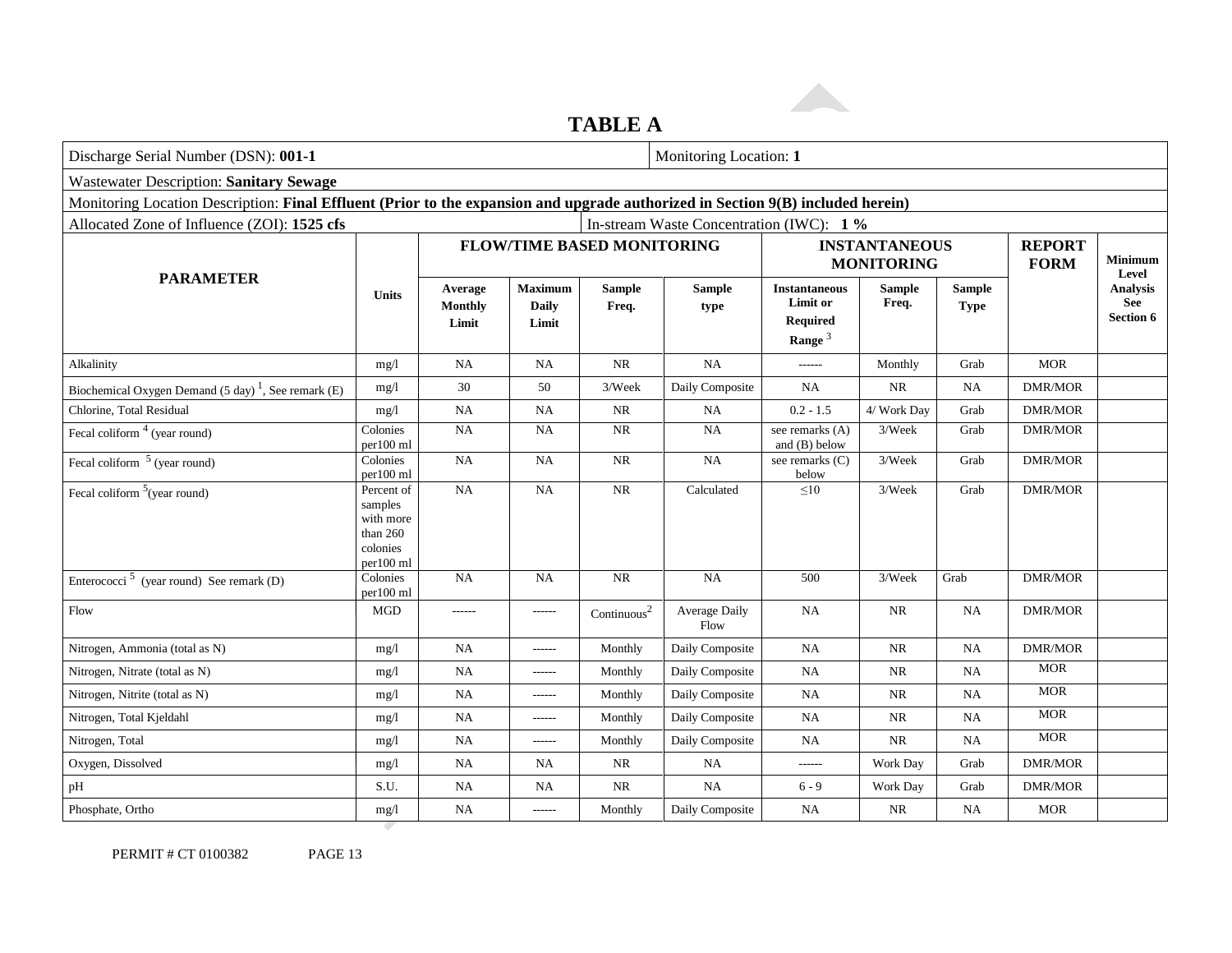| Phosphorus, Total                                     | mg/l             | <b>NA</b> | $- - - - - -$ | Monthly   | Daily Composite | <b>NA</b>     | <b>NR</b>       | <b>NA</b> | DMR/MOR    |  |
|-------------------------------------------------------|------------------|-----------|---------------|-----------|-----------------|---------------|-----------------|-----------|------------|--|
| Solids, Settleable                                    | m1/1             | <b>NA</b> | NA            | <b>NR</b> | NA              | $- - - - - -$ | Work Day        | Grab      | <b>MOR</b> |  |
| Solids, Total Suspended <sup>1</sup> , See remark (E) | mg/l             | 30        | 50            | 3/Week    | Daily Composite | <b>NA</b>     | <b>NA</b>       | <b>NA</b> | DMR/MOR    |  |
| Temperature                                           | $\sigma_{\rm E}$ | <b>NA</b> | <b>NA</b>     | <b>NR</b> | <b>NA</b>       | $- - - - - -$ | <b>Work Day</b> | Grab      | <b>MOR</b> |  |
| Turbidity                                             | <b>NTU</b>       | <b>NA</b> | <b>NA</b>     | <b>NR</b> | NA              | $- - - - - -$ | Work Day        | Grab      | <b>MOR</b> |  |

#### **TABLE A – CONDITIONS**

#### **Footnotes:**

**<sup>1</sup>**The discharge shall not exceed an average monthly 30 mg/l or a maximum daily 50 mg/l

<sup>2</sup> The Permittee shall record and report on the monthly operating report the minimum, maximum and total flow for each day of discharge and the average daily flow for each sampling month. The Permittee shall report, on the discharge monitoring report, the average daily flow and maximum daily flow for each sampling month.

**<sup>3</sup>**The instantaneous limits in this column are maximum limits.

<sup>4</sup> During the period beginning at the date of issuance of this permit and lasting until the implementation of revised fecal coliform and Enterococci monitoring at the Water Pollution Control Facility, the discharge shall exceed and shall otherwise conform to specific terms and conditions listed.

<sup>5</sup> During the period beginning after the implementation of Enterococci and revised fecal coliform monitoring, but no later than 730 days after permit issuance, lasting until expiration, the discharge shall also not exceed shall otherwise conform to the specific terms and conditions listed.

#### **Remarks:**

**(A)** The geometric mean of the Fecal coliform bacteria values for the effluent samples collected in a period of a calendar month shall not exceed 200 per 100 milliliters

**(B)** The geometric mean of the Fecal coliform bacteria values for the effluent samples collected in a period of a calendar week shall not exceed 400 per 100 milliliters.

**(C)** The geometric mean of the Fecal coliform bacteria values for the effluent samples collected in a period of a calendar month shall not exceed 88 per 100 milliliters.

**(D)** The geometric mean of the Enterococci bacteria values for the effluent samples collected in any calendar month shall not exceed 35 per 100 milliliters.

**(E)** The Average Weekly discharge Limitation for BOD5 and Total Suspended Solids shall be 1.5 times the Average Monthly Limit listed above.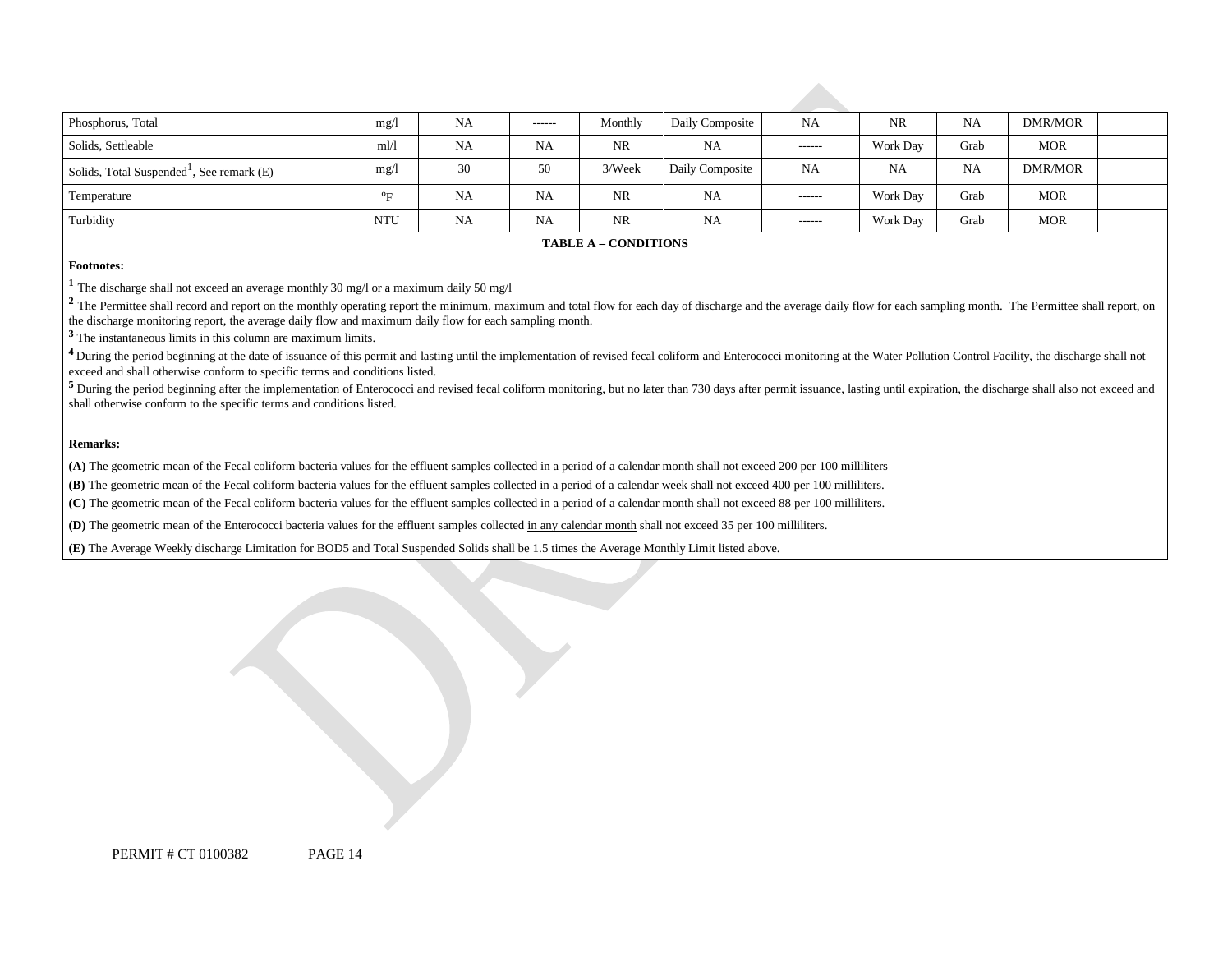### **TABLE A-1**

| Discharge Serial Number (DSN): 001-1                                                                                                      |                                                                         |                             |                                         |                                   | Monitoring Location: 1                   |                                                                  |                                           |                              |                         |                              |
|-------------------------------------------------------------------------------------------------------------------------------------------|-------------------------------------------------------------------------|-----------------------------|-----------------------------------------|-----------------------------------|------------------------------------------|------------------------------------------------------------------|-------------------------------------------|------------------------------|-------------------------|------------------------------|
| <b>Wastewater Description: Sanitary Sewage</b>                                                                                            |                                                                         |                             |                                         |                                   |                                          |                                                                  |                                           |                              |                         |                              |
| Monitoring Location Description: Final Effluent (Upon completion of the expansion and upgrade authorized in Section 9(B) included herein) |                                                                         |                             |                                         |                                   |                                          |                                                                  |                                           |                              |                         |                              |
| Allocated Zone of Influence (ZOI): 1575 cfs                                                                                               |                                                                         |                             |                                         |                                   | In-stream Waste Concentration (IWC): 1 % |                                                                  |                                           |                              |                         |                              |
|                                                                                                                                           |                                                                         |                             |                                         | <b>FLOW/TIME BASED MONITORING</b> |                                          |                                                                  | <b>INSTANTANEOUS</b><br><b>MONITORING</b> | <b>REPORT</b><br><b>FORM</b> | <b>Minimum</b><br>Level |                              |
| <b>PARAMETER</b>                                                                                                                          | <b>Units</b>                                                            | Average<br>Monthly<br>Limit | <b>Maximum</b><br><b>Daily</b><br>Limit | <b>Sample</b><br>Freq.            | <b>Sample</b><br>type                    | <b>Instantaneous</b><br>Limit or<br><b>Required</b><br>Range $3$ | <b>Sample</b><br>Freq.                    | <b>Sample</b><br><b>Type</b> |                         | Analysis<br>See<br>Section 6 |
| Alkalinity                                                                                                                                | mg/1                                                                    | NA                          | <b>NA</b>                               | <b>NR</b>                         | NA                                       | ------                                                           | Monthly                                   | Grab                         | <b>MOR</b>              |                              |
| Biochemical Oxygen Demand $(5 \text{ day})^1$ , See remark (E)                                                                            | mg/1                                                                    | 29                          | 49                                      | 3/Week                            | Daily Composite                          | <b>NA</b>                                                        | <b>NR</b>                                 | <b>NA</b>                    | <b>DMR/MOR</b>          |                              |
| Chlorine, Total Residual                                                                                                                  | mg/1                                                                    | <b>NA</b>                   | <b>NA</b>                               | <b>NR</b>                         | NA                                       | $0.2 - 1.5$                                                      | 4/ Work Day                               | Grab                         | <b>DMR/MOR</b>          |                              |
| Fecal coliform $4$ (year round)                                                                                                           | Colonies<br>per100 ml                                                   | <b>NA</b>                   | <b>NA</b>                               | NR                                | NA                                       | see remarks (A)<br>and $(B)$ below                               | 3/Week                                    | Grab                         | <b>DMR/MOR</b>          |                              |
| Fecal coliform $5$ (year round)                                                                                                           | Colonies<br>per100 ml                                                   | NA                          | <b>NA</b>                               | <b>NR</b>                         | NA                                       | see remarks (C)<br>below                                         | 3/Week                                    | Grab                         | <b>DMR/MOR</b>          |                              |
| Fecal coliform $5$ (year round)                                                                                                           | Percent of<br>samples<br>with more<br>than 260<br>colonies<br>per100 ml | NA                          | <b>NA</b>                               | $\overline{\text{NR}}$            | Calculated                               | $\leq 10$                                                        | 3/Week                                    | Grab                         | <b>DMR/MOR</b>          |                              |
| Enterococci <sup>5</sup> (year round) See remark (D)                                                                                      | Colonies<br>per100 ml                                                   | NA                          | <b>NA</b>                               | <b>NR</b>                         | NA                                       | 500                                                              | 3/Week                                    | Grab                         | <b>DMR/MOR</b>          |                              |
| Flow                                                                                                                                      | <b>MGD</b>                                                              | ------                      | ------                                  | Continuous <sup>2</sup>           | Average Daily<br>Flow                    | <b>NA</b>                                                        | <b>NR</b>                                 | <b>NA</b>                    | <b>DMR/MOR</b>          |                              |
| Nitrogen, Ammonia (total as N)                                                                                                            | mg/1                                                                    | <b>NA</b>                   | ------                                  | Monthly                           | Daily Composite                          | <b>NA</b>                                                        | <b>NR</b>                                 | <b>NA</b>                    | <b>DMR/MOR</b>          |                              |
| Nitrogen, Nitrate (total as N)                                                                                                            | mg/l                                                                    | NA                          | ------                                  | Monthly                           | Daily Composite                          | NA                                                               | $\rm NR$                                  | NA                           | <b>MOR</b>              |                              |
| Nitrogen, Nitrite (total as N)                                                                                                            | mg/1                                                                    | NA                          | ------                                  | Monthly                           | Daily Composite                          | NA                                                               | NR                                        | <b>NA</b>                    | <b>MOR</b>              |                              |
| Nitrogen, Total Kjeldahl                                                                                                                  | mg/1                                                                    | $\rm NA$                    | ------                                  | Monthly                           | Daily Composite                          | NA                                                               | $\rm NR$                                  | NA                           | <b>MOR</b>              |                              |
| Nitrogen, Total                                                                                                                           | mg/1                                                                    | <b>NA</b>                   | ------                                  | Monthly                           | Daily Composite                          | <b>NA</b>                                                        | NR                                        | <b>NA</b>                    | <b>MOR</b>              |                              |
| Oxygen, Dissolved                                                                                                                         | mg/1                                                                    | NA                          | <b>NA</b>                               | NR                                | NA                                       | ------                                                           | Work Day                                  | Grab                         | DMR/MOR                 |                              |
| pH                                                                                                                                        | S.U.                                                                    | NA                          | NA                                      | NR                                | <b>NA</b>                                | $6 - 9$                                                          | Work Day                                  | Grab                         | <b>DMR/MOR</b>          |                              |
|                                                                                                                                           |                                                                         |                             |                                         |                                   |                                          |                                                                  |                                           |                              |                         |                              |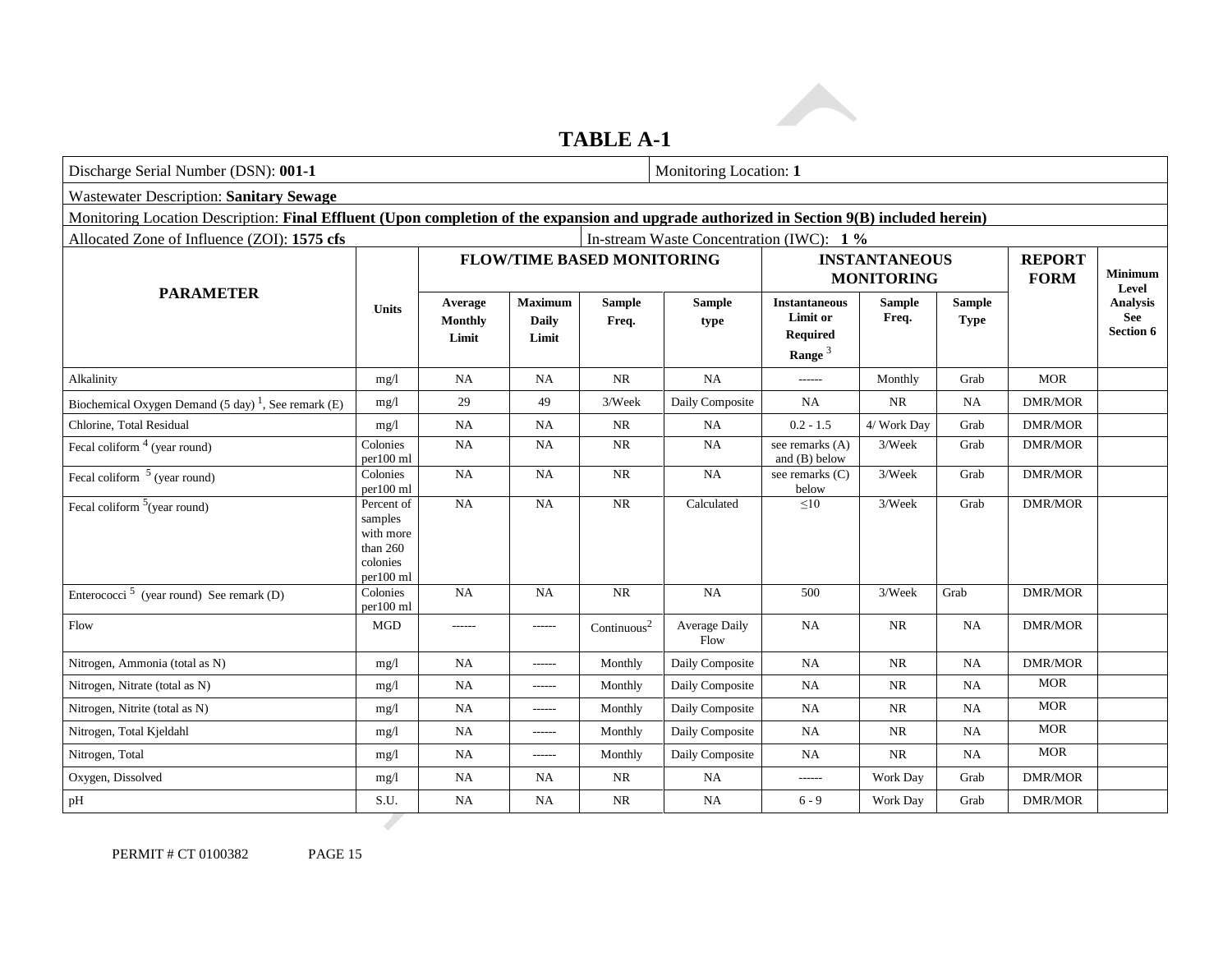| Phosphate, Ortho                                        | mg/l                      | NA        | -------   | Monthly   | Daily Composite | NA            | <b>NR</b> | <b>NA</b> | MOR        |  |
|---------------------------------------------------------|---------------------------|-----------|-----------|-----------|-----------------|---------------|-----------|-----------|------------|--|
| Phosphorus, Total                                       | mg/l                      | <b>NA</b> | -------   | Monthly   | Daily Composite | <b>NA</b>     | <b>NR</b> | <b>NA</b> | DMR/MOR    |  |
| Solids, Settleable                                      | m1/1                      | <b>NA</b> | <b>NA</b> | <b>NR</b> | NA              | -------       | Work Day  | Grab      | <b>MOR</b> |  |
| Solids, Total Suspended <sup>1</sup> , See remark $(E)$ | mg/l                      | 29        | 49        | 3/Week    | Daily Composite | NA            | <b>NA</b> | <b>NA</b> | DMR/MOR    |  |
| Temperature                                             | $^{\mathrm{o}}\mathbf{E}$ | <b>NA</b> | <b>NA</b> | <b>NR</b> | <b>NA</b>       | $- - - - - -$ | Work Day  | Grab      | MOR        |  |
| Turbidity                                               | <b>NTU</b>                | <b>NA</b> | <b>NA</b> | <b>NR</b> | NA              | $- - - - - -$ | Work Day  | Grab      | MOR        |  |

**TABLE A – CONDITIONS** 

#### **Footnotes:**

**<sup>1</sup>**The discharge shall not exceed an average monthly 29 mg/l or a maximum daily 49 mg/l

<sup>2</sup> The Permittee shall record and report on the monthly operating report the minimum, maximum and total flow for each day of discharge and the average daily flow for each sampling month. The Permittee shall report, on the discharge monitoring report, the average daily flow and maximum daily flow for each sampling month.

**<sup>3</sup>**The instantaneous limits in this column are maximum limits.

<sup>4</sup> During the period beginning at the date of issuance of this permit and lasting until the implementation of revised fecal coliform and Enterococci monitoring at the Water Pollution Control Facility, the discharge shall exceed and shall otherwise conform to specific terms and conditions listed.

<sup>5</sup> During the period beginning after the implementation of Enterococci and revised fecal coliform monitoring, but no later than 730 days after permit issuance, lasting until expiration, the discharge shall also not exceed shall otherwise conform to the specific terms and conditions listed.

#### **Remarks:**

**(A)** The geometric mean of the Fecal coliform bacteria values for the effluent samples collected in a period of a calendar month shall not exceed 200 per 100 milliliters

**(B)** The geometric mean of the Fecal coliform bacteria values for the effluent samples collected in a period of a calendar week shall not exceed 400 per 100 milliliters.

**(C)** The geometric mean of the Fecal coliform bacteria values for the effluent samples collected in a period of a calendar month shall not exceed 88 per 100 milliliters.

**(D)** The geometric mean of the Enterococci bacteria values for the effluent samples collected in any calendar month shall not exceed 35 per 100 milliliters.

**(E)** The Average Weekly discharge Limitation for BOD5 and Total Suspended Solids shall be 1.5 times the Average Monthly Limit listed above.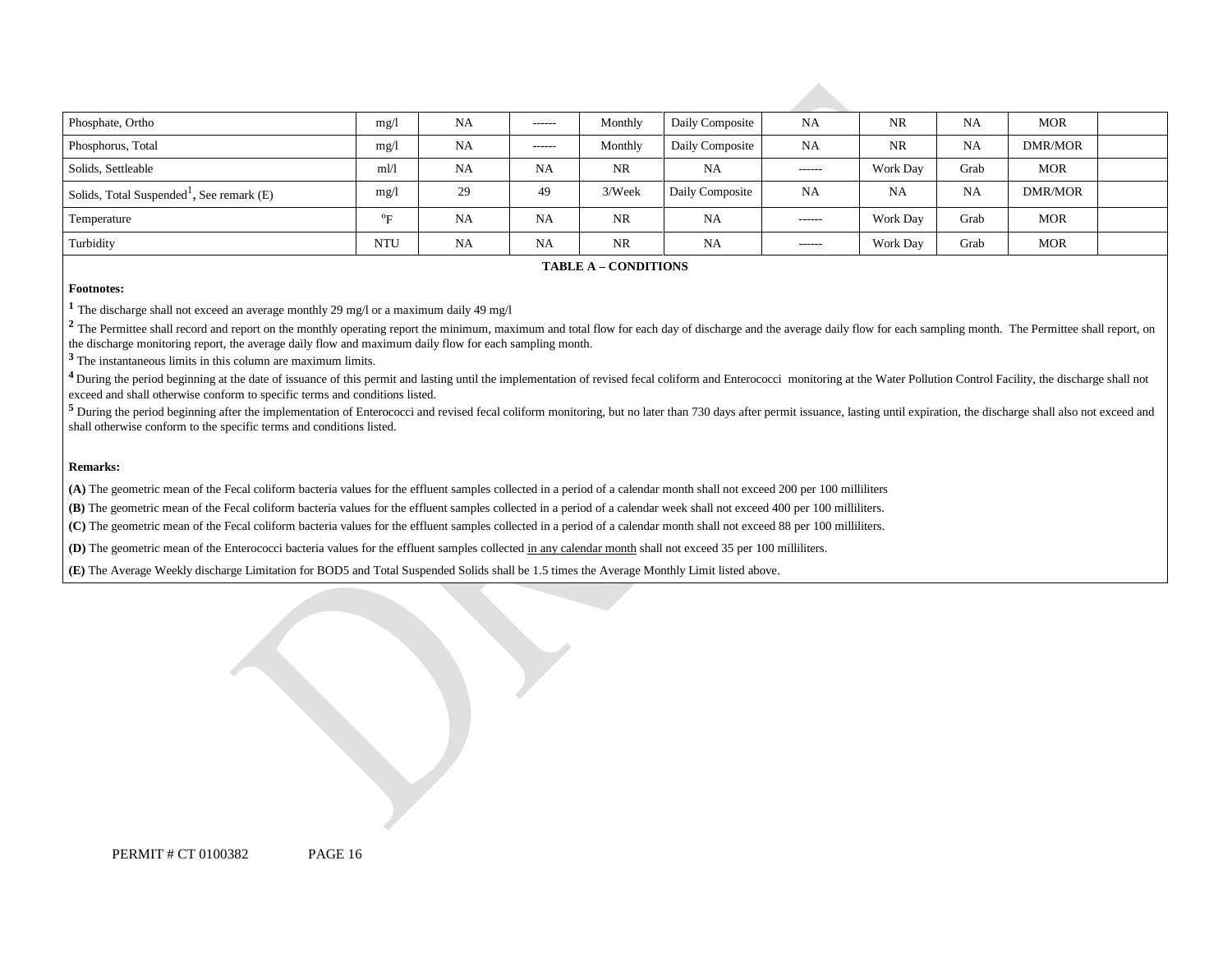### **TABLE B**

| Discharge Serial Number (DSN): 001-1                                                                                                                                                                                                                                                                                       |                      |                                             | Monitoring Location: K                               |                         |                              |  |  |
|----------------------------------------------------------------------------------------------------------------------------------------------------------------------------------------------------------------------------------------------------------------------------------------------------------------------------|----------------------|---------------------------------------------|------------------------------------------------------|-------------------------|------------------------------|--|--|
| <b>Wastewater Description: Sanitary Sewage</b>                                                                                                                                                                                                                                                                             |                      |                                             |                                                      |                         |                              |  |  |
| Monitoring Location Description: Final Effluent                                                                                                                                                                                                                                                                            |                      |                                             |                                                      |                         |                              |  |  |
| Allocated Zone of Influence (ZOI): 1525 cfs                                                                                                                                                                                                                                                                                |                      |                                             | In-stream Waste Concentration (IWC): 1 %             |                         |                              |  |  |
|                                                                                                                                                                                                                                                                                                                            |                      |                                             | <b>FLOW/TIME BASED MONITORING</b>                    |                         | <b>REPORT</b><br><b>FORM</b> |  |  |
| <b>PARAMETER</b>                                                                                                                                                                                                                                                                                                           | <b>Units</b>         | Average<br><b>Monthly</b><br><b>Minimum</b> | <b>Sample</b><br>Freq.                               | <b>Sample</b><br>type   |                              |  |  |
| Biochemical Oxygen Demand (5 day) Percent Removal <sup>1</sup>                                                                                                                                                                                                                                                             | $%$ of<br>Influent   | 85                                          | 3/Week                                               | Calculated <sup>2</sup> | <b>DMR/MOR</b>               |  |  |
| Solids, Total Suspended Percent Removal <sup>1</sup>                                                                                                                                                                                                                                                                       | $%$ of<br>Influent   | 85                                          | 3/Week                                               | Calculated <sup>2</sup> | <b>DMR/MOR</b>               |  |  |
| <b>Footnotes:</b><br><sup>1</sup> The discharge shall be less than or equal to 15% of the average monthly influent BOD <sub>5</sub> and total suspended solids (Table E, Monitoring Location<br>$\mathbf{G}$ ).<br><sup>2</sup> Calculated based on the average monthly results described in Table A. Removal efficiency = | TABLE B - CONDITIONS |                                             | Inf.BOD or TSS-Effluent BOD or TSS<br>Inf.BOD or TSS |                         | X 100                        |  |  |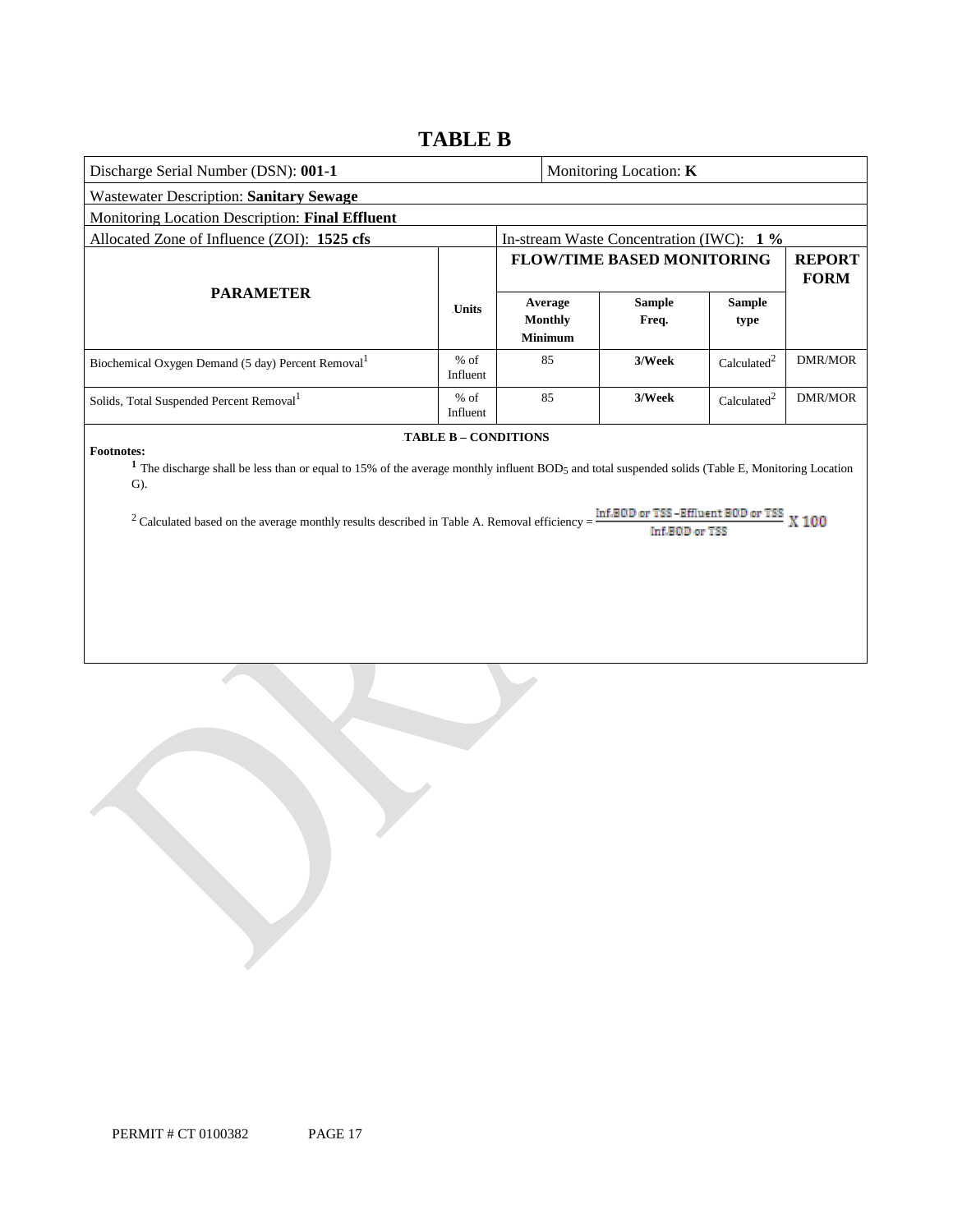| Discharge Serial Number (DSN): 001-1                                  |                  |                                         |                              | Monitoring Location: T                   |                          |                                                          |  |  |  |
|-----------------------------------------------------------------------|------------------|-----------------------------------------|------------------------------|------------------------------------------|--------------------------|----------------------------------------------------------|--|--|--|
| Wastewater Description: Sanitary Sewage                               |                  |                                         |                              |                                          |                          |                                                          |  |  |  |
| Monitoring Location Description: Final Effluent prior to Chlorination |                  |                                         |                              |                                          |                          |                                                          |  |  |  |
| Allocated Zone of Influence (ZOI): 1525 cfs                           |                  |                                         |                              | In-stream Waste Concentration (IWC): 1 % |                          |                                                          |  |  |  |
| <b>PARAMETER</b>                                                      | <b>Units</b>     | <b>Maximum</b><br><b>Daily</b><br>Limit | <b>Sampling</b><br>Frequency | <b>Sample</b><br><b>Type</b>             | <b>Reporting</b><br>form | <b>Minimum</b><br><b>Level Analysis</b><br>See Section 6 |  |  |  |
| Aluminum, Total                                                       | mg/1             | $- - - - - -$                           | Quarterly                    | Daily Composite                          | <b>ATMR/DMR</b>          |                                                          |  |  |  |
| Antimony, Total                                                       | mg/1             | ------                                  | Quarterly                    | Daily Composite                          | <b>ATMR/DMR</b>          |                                                          |  |  |  |
| NOAEL Static 48Hr Acute D. Pulex <sup>1</sup>                         | $\%$<br>survival | ------                                  | Quarterly                    | Daily Composite                          | <b>ATMR/DMR</b>          |                                                          |  |  |  |
| NOAEL Static 48Hr Acute Pimephales <sup>1</sup>                       | $\%$<br>survival |                                         | Quarterly                    | Daily Composite                          | <b>ATMR/DMR</b>          |                                                          |  |  |  |
| Arsenic, Total                                                        | mg/1             | $- - - - - -$                           | Quarterly                    | Daily Composite                          | <b>ATMR/DMR</b>          | $\ast$                                                   |  |  |  |
| Beryllium, Total                                                      | mg/1             |                                         | Quarterly                    | Daily Composite                          | <b>ATMR/DMR</b>          | $\ast$                                                   |  |  |  |
| BOD <sub>5</sub>                                                      | mg/1             | ------                                  | Quarterly                    | Daily Composite                          | <b>ATMR/DMR</b>          |                                                          |  |  |  |
| Cadmium, Total                                                        | mg/1             |                                         | Quarterly                    | Daily Composite                          | <b>ATMR/DMR</b>          |                                                          |  |  |  |
| Chromium, Hexavalent                                                  | mg/1             | ------                                  | Quarterly                    | Daily Composite                          | <b>ATMR/DMR</b>          |                                                          |  |  |  |
| Chromium, Total                                                       | mg/1             |                                         | Quarterly                    | Daily Composite                          | <b>ATMR/DMR</b>          |                                                          |  |  |  |
| Chlorine, Total Residual                                              | mg/1             | ------                                  | Quarterly                    | Daily Composite                          | <b>ATMR/DMR</b>          |                                                          |  |  |  |
| Copper, Total                                                         | mg/1             |                                         | Quarterly                    | Daily Composite                          | <b>ATMR/DMR</b>          |                                                          |  |  |  |
| Cyanide, Amenable                                                     | mg/1             | ------                                  | Quarterly                    | Daily Composite                          | <b>ATMR/DMR</b>          |                                                          |  |  |  |
| Cyanide, Total                                                        | mg/1             |                                         | Quarterly                    | Daily Composite                          | <b>ATMR/DMR</b>          |                                                          |  |  |  |
| Iron, Total                                                           | mg/1             |                                         | Quarterly                    | Daily Composite                          | <b>ATMR/DMR</b>          |                                                          |  |  |  |
| Lead, Total                                                           | mg/1             |                                         | Quarterly                    | Daily Composite                          | <b>ATMR/DMR</b>          |                                                          |  |  |  |
| Mercury, Total                                                        | mg/1             |                                         | Quarterly                    | Daily Composite                          | <b>ATMR/DMR</b>          | $\ast$                                                   |  |  |  |
| Nickel, Total                                                         | mg/1             | ------                                  | Quarterly                    | Daily Composite                          | <b>ATMR/DMR</b>          |                                                          |  |  |  |
| Nitrogen, Ammonia (total as N)                                        | mg/1             |                                         | Quarterly                    | Daily Composite                          | <b>ATMR/DMR</b>          |                                                          |  |  |  |
| Nitrogen, Nitrate, (total as N)                                       | mg/1             | ------                                  | Quarterly                    | Daily Composite                          | <b>ATMR/DMR</b>          |                                                          |  |  |  |
| Nitrogen, Nitrite, (total as N)                                       | mg/1             |                                         | Quarterly                    | Daily Composite                          | <b>ATMR/DMR</b>          |                                                          |  |  |  |
| Phosphorus, Total                                                     | mg/1             | ------                                  | Quarterly                    | Daily Composite                          | <b>ATMR/DMR</b>          |                                                          |  |  |  |
| Phenols, Total                                                        | mg/1             | ------                                  | Quarterly                    | Daily Composite                          | <b>ATMR/DMR</b>          |                                                          |  |  |  |
| Selenium, Total                                                       | mg/1             | ------                                  | Quarterly                    | Daily Composite                          | <b>ATMR/DMR</b>          |                                                          |  |  |  |
| Silver, Total                                                         | mg/1             | ------                                  | Quarterly                    | Daily Composite                          | <b>ATMR/DMR</b>          |                                                          |  |  |  |
| Suspended Solids, Total                                               | mg/1             | ------                                  | Quarterly                    | Daily Composite                          | <b>ATMR/DMR</b>          |                                                          |  |  |  |
| Thallium, Total                                                       | mg/1             | ------                                  | Quarterly                    | Daily Composite                          | <b>ATMR/DMR</b>          |                                                          |  |  |  |
| Zinc, Total                                                           | mg/1             | ------                                  | Quarterly                    | Daily Composite                          | <b>ATMR/DMR</b>          |                                                          |  |  |  |

### **TABLE C**

**TABLE C - CONDITIONS** 

Remarks: <sup>1</sup>The results of the Toxicity Tests are recorded in % survival. The Permittee shall report % survival on the DMR based on criteria in Section 6(B) of this permit.

ATMR – Aquatic Toxicity Monitoring Report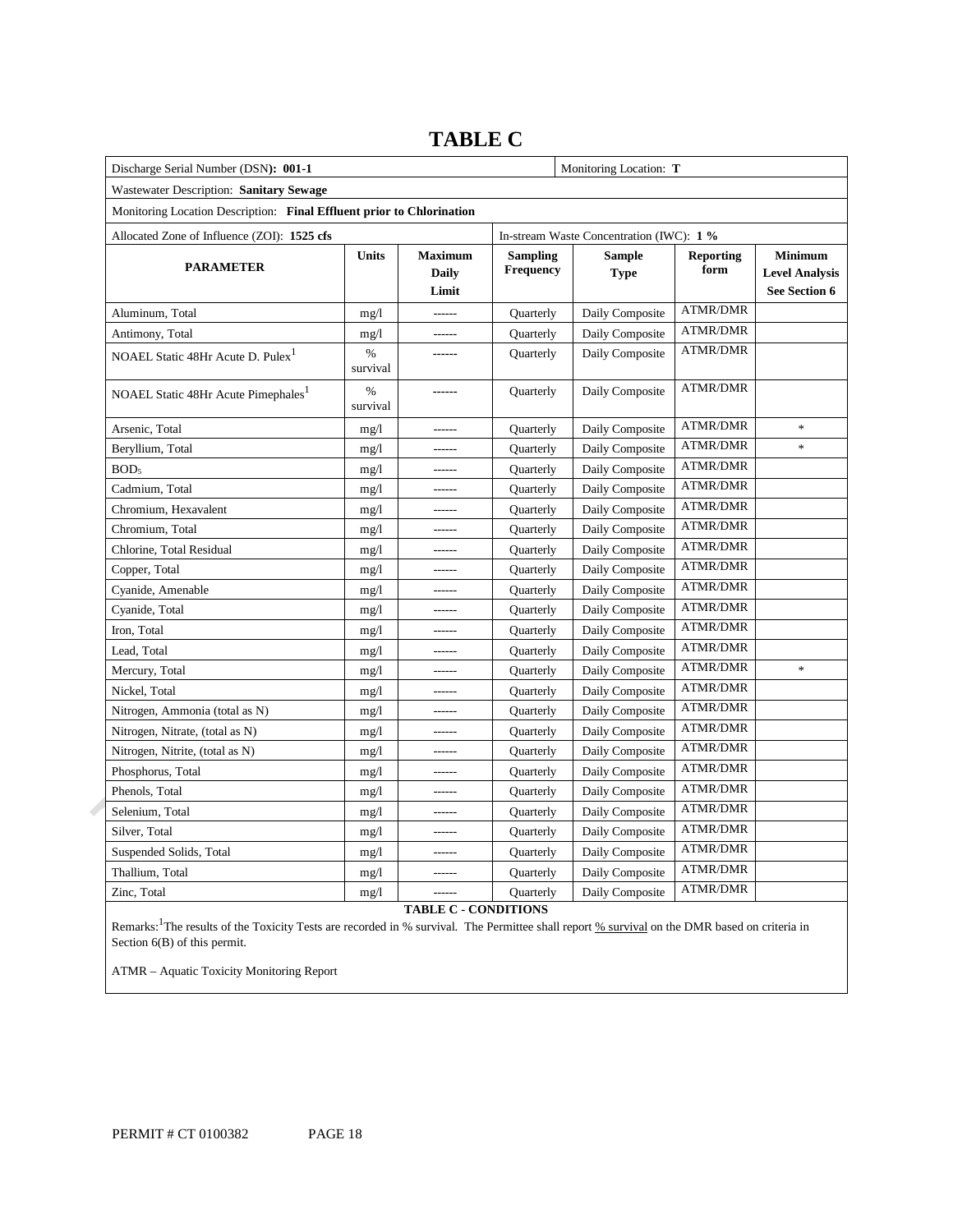### 16B**TABLE D**

| Discharge Serial Number: 001-1                      | Monitoring Location: N      |                               |                  |                                 |                  |  |  |  |
|-----------------------------------------------------|-----------------------------|-------------------------------|------------------|---------------------------------|------------------|--|--|--|
| Wastewater Description: Activated Sludge            |                             |                               |                  |                                 |                  |  |  |  |
| Monitoring Location Description: Each Aeration Unit |                             |                               |                  |                                 |                  |  |  |  |
|                                                     | <b>REPORTING FORMAT</b>     |                               |                  | <b>INSTANTANEOUS MONITORING</b> | <b>REPORTING</b> |  |  |  |
| <b>PARAMETER</b>                                    |                             |                               | Sample Frequency | Sample Type                     | <b>FORM</b>      |  |  |  |
| Oxygen, Dissolved                                   | High & low for each WorkDay |                               | 4/WorkDay        | Grab                            | <b>MOR</b>       |  |  |  |
| Sludge Volume Index                                 | WorkDav                     |                               | WorkDay          | Grab                            | <b>MOR</b>       |  |  |  |
| Mixed Liquor Suspended Solids                       | WorkDay                     | <b>MOR</b><br>Grab<br>WorkDay |                  |                                 |                  |  |  |  |

### 17B**TABLE E**

| Discharge Serial Number: 001-1<br>Monitoring Location: G |              |                                       |                                                                                |                                             |                                           |           |                                 |  |  |  |  |
|----------------------------------------------------------|--------------|---------------------------------------|--------------------------------------------------------------------------------|---------------------------------------------|-------------------------------------------|-----------|---------------------------------|--|--|--|--|
| Wastewater Description: Sanitary Sewage                  |              |                                       |                                                                                |                                             |                                           |           |                                 |  |  |  |  |
| Monitoring Location Description: Influent                |              |                                       |                                                                                |                                             |                                           |           |                                 |  |  |  |  |
| <b>PARAMETER</b>                                         |              | <b>DMR REPORTING</b><br><b>FORMAT</b> |                                                                                | <b>FLOW/TIME BASED</b><br><b>MONITORING</b> | <b>INSTANTANEOUS</b><br><b>MONITORING</b> |           | <b>REPORTING</b><br><b>FORM</b> |  |  |  |  |
|                                                          | <b>Units</b> |                                       | Sample<br><b>Sample</b><br><b>Frequency</b><br><b>Frequency</b><br><b>Type</b> |                                             |                                           |           |                                 |  |  |  |  |
| Biochemical Oxygen Demand (5 day)                        | mg/1         | Monthly average                       | 3/Week                                                                         | Daily Composite                             | <b>NA</b>                                 | <b>NA</b> | DMR/MOR                         |  |  |  |  |
| Nitrogen, Ammonia (total as N)                           | mg/1         |                                       | Monthly                                                                        | Daily Composite                             | NA.                                       | <b>NA</b> | <b>MOR</b>                      |  |  |  |  |
| Nitrogen, Nitrate (total as N)                           | mg/1         |                                       | Monthly                                                                        | Daily Composite                             | NA                                        | <b>NA</b> | <b>MOR</b>                      |  |  |  |  |
| Nitrogen, Nitrite (total as N)                           | mg/1         |                                       | Monthly                                                                        | Daily Composite                             | NA                                        | <b>NA</b> | <b>MOR</b>                      |  |  |  |  |
| Nitrogen, Total Kjeldahl                                 | mg/l         |                                       | Monthly                                                                        | Daily Composite                             | NA                                        | <b>NA</b> | <b>MOR</b>                      |  |  |  |  |
| Nitrogen, Total                                          | mg/1         |                                       | Monthly                                                                        | Daily Composite                             | NA.                                       | <b>NA</b> | <b>MOR</b>                      |  |  |  |  |
| Phosphate, Ortho                                         | mg/1         |                                       | Monthly                                                                        | Daily Composite                             | NA                                        | <b>NA</b> | <b>MOR</b>                      |  |  |  |  |
| Phosphorus, Total                                        | mg/1         |                                       | Monthly                                                                        | Daily Composite                             | NA                                        | <b>NA</b> | <b>MOR</b>                      |  |  |  |  |
| pH                                                       | S.U.         |                                       | <b>NA</b>                                                                      | <b>NA</b>                                   | Work Day                                  | Grab      | <b>MOR</b>                      |  |  |  |  |
| Solids, Total Suspended                                  | mg/1         | Monthly average                       | 3/Week                                                                         | Daily Composite                             | NA                                        | <b>NA</b> | <b>DMR/MOR</b>                  |  |  |  |  |
| Temperature                                              | $\mathrm{P}$ |                                       | NA                                                                             | <b>NA</b>                                   | Work Day                                  | Grab      | <b>MOR</b>                      |  |  |  |  |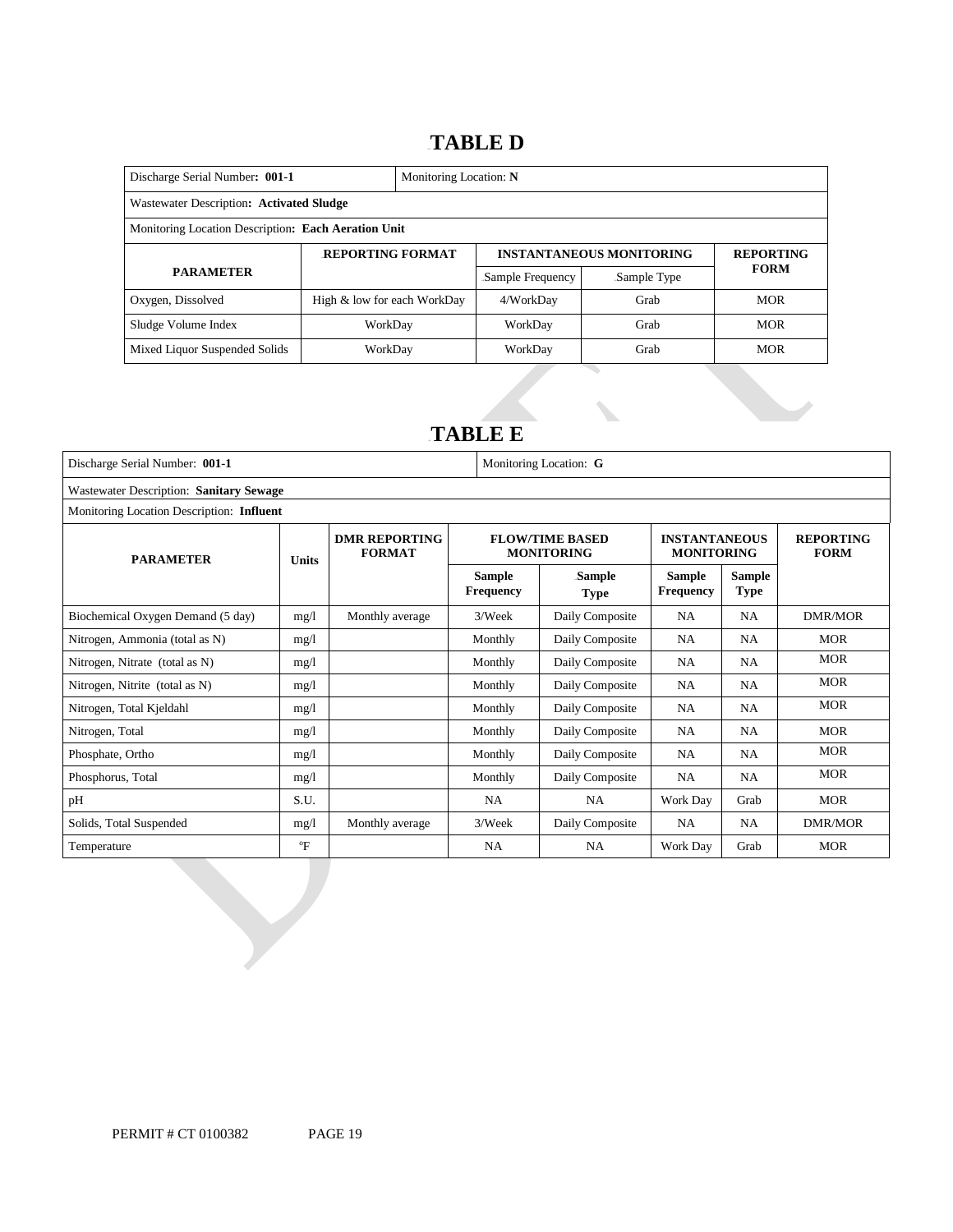### **TABLE F**

| Discharge Serial Number: 001-1                                        |              |                                   |                                   | Monitoring Location: P                      |                                           |                                 |            |  |  |  |  |
|-----------------------------------------------------------------------|--------------|-----------------------------------|-----------------------------------|---------------------------------------------|-------------------------------------------|---------------------------------|------------|--|--|--|--|
| Wastewater Description: Primary Effluent                              |              |                                   |                                   |                                             |                                           |                                 |            |  |  |  |  |
| Monitoring Location Description: Primary Sedimentation Basin Effluent |              |                                   |                                   |                                             |                                           |                                 |            |  |  |  |  |
| <b>PARAMETER</b>                                                      | <b>Units</b> | <b>REPORTING</b><br><b>FORMAT</b> |                                   | <b>TIME/FLOW BASED</b><br><b>MONITORING</b> | <b>INSTANTANEOUS</b><br><b>MONITORING</b> | <b>REPORTING</b><br><b>FORM</b> |            |  |  |  |  |
|                                                                       |              |                                   | <b>Sample</b><br><b>Frequency</b> | Sample<br><b>Type</b>                       | <b>Sample</b><br><b>Frequency</b>         | Sample type                     |            |  |  |  |  |
| Alkalinity, Total                                                     | mg/l         |                                   | <b>NA</b>                         | <b>NA</b>                                   | Monthly                                   | Grab                            | <b>MOR</b> |  |  |  |  |
| Biochemical Oxygen Demand (5 day)                                     | mg/l         | Monthly average                   | Weekly                            | Composite                                   | <b>NA</b>                                 | NA.                             | <b>MOR</b> |  |  |  |  |
| Nitrogen, Ammonia (total as N)                                        | mg/l         |                                   | Monthly                           | Composite                                   | NA                                        | NA.                             | <b>MOR</b> |  |  |  |  |
| Nitrogen, Nitrate (total as N)                                        | mg/1         |                                   | <b>Monthly</b>                    | Composite                                   | NA                                        | NA                              | <b>MOR</b> |  |  |  |  |
| Nitrogen, Nitrite (total as N)                                        | mg/1         |                                   | <b>Monthly</b>                    | Composite                                   | NA                                        | NA.                             | <b>MOR</b> |  |  |  |  |
| Nitrogen, Total Kjeldahl                                              | mg/1         |                                   | Monthly                           | Composite                                   | <b>NA</b>                                 | NA.                             | <b>MOR</b> |  |  |  |  |
| Nitrogen, Total                                                       | mg/l         |                                   | Monthly                           | Composite                                   | <b>NA</b>                                 | NA.                             | <b>MOR</b> |  |  |  |  |
| pH                                                                    | S.U.         |                                   | NA                                | NA.                                         | Monthly                                   | Grab                            | <b>MOR</b> |  |  |  |  |
| Solids, Total Suspended                                               | mg/l         | Monthly average                   | Weekly                            | Composite                                   | <b>NA</b>                                 | NA.                             | <b>MOR</b> |  |  |  |  |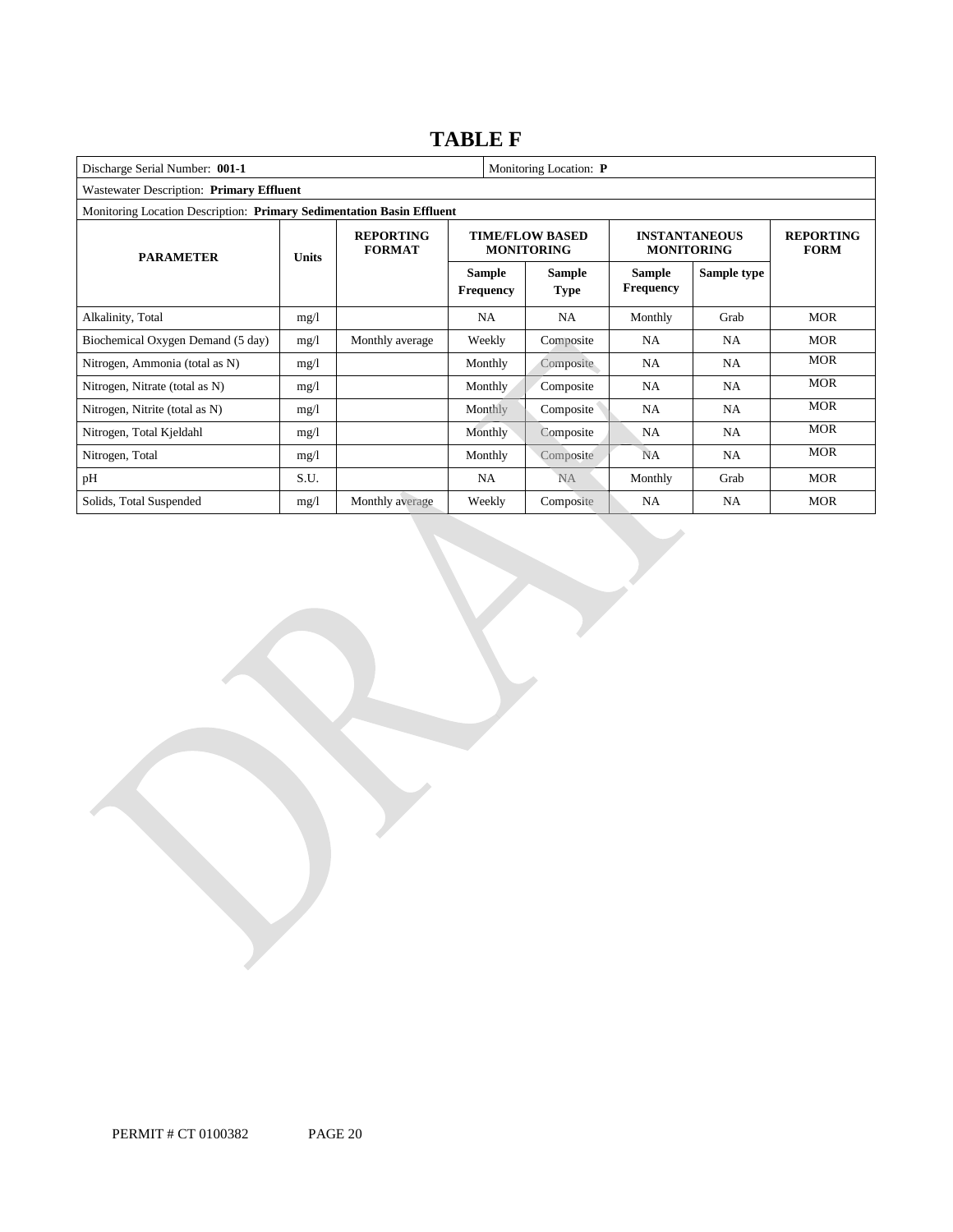| Discharge Serial Number: 001-1                      | Monitoring Location: SL         |                          |            |
|-----------------------------------------------------|---------------------------------|--------------------------|------------|
| Wastewater Description: Digester Sludge             |                                 |                          |            |
| Monitoring Location Description: At sludge draw off |                                 |                          |            |
| <b>PARAMETER</b>                                    | <b>INSTANTANEOUS MONITORING</b> | <b>REPORTING FORM</b>    |            |
|                                                     | <b>Units</b>                    | <b>Grab Sample Freq.</b> |            |
| Arsenic, Total                                      | mg/kg                           | <b>Bi-Monthly</b>        | <b>DMR</b> |
| Beryllium, Total                                    | mg/kg                           | Bi-Monthly               | <b>DMR</b> |
| Cadmium, Total                                      | mg/kg                           | <b>Bi-Monthly</b>        | <b>DMR</b> |
| Chromium, Total                                     | mg/kg                           | <b>Bi-Monthly</b>        | <b>DMR</b> |
| Copper, Total                                       | mg/kg                           | Bi-Monthly               | <b>DMR</b> |
| Lead, Total                                         | mg/kg                           | <b>Bi-Monthly</b>        | <b>DMR</b> |
| Mercury, Total                                      | mg/kg                           | <b>Bi-Monthly</b>        | <b>DMR</b> |
| Nickel, Total                                       | mg/kg                           | Bi-Monthly               | <b>DMR</b> |
| Nitrogen, Ammonia *                                 | mg/kg                           | <b>Bi-Monthly</b>        | $DMR*$     |
| Nitrogen, Nitrate (total as N) *                    | mg/kg                           | <b>Bi-Monthly</b>        | $DMR*$     |
| Nitrogen, Organic *                                 | mg/kg                           | <b>Bi-Monthly</b>        | $DMR*$     |
| Nitrogen, Nitrite (total as N) *                    | mg/kg                           | <b>Bi-Monthly</b>        | $DMR*$     |
| Nitrogen, Total *                                   | mg/kg                           | <b>Bi-Monthly</b>        | $DMR*$     |
| pH *                                                | S.U.                            | <b>Bi-Monthly</b>        | $DMR*$     |
| Polychlorinated Biphenyls                           | mg/kg                           | <b>Bi-Monthly</b>        | <b>DMR</b> |
| Solids, Fixed                                       | $\%$                            | <b>Bi-Monthly</b>        | <b>DMR</b> |
| Solids, Total                                       | $\%$                            | <b>Bi-Monthly</b>        | <b>DMR</b> |
| Solids, Volatile                                    | $\%$                            | <b>Bi-Monthly</b>        | <b>DMR</b> |
| Zinc, Total                                         | mg/kg                           | <b>Bi-Monthly</b>        | <b>DMR</b> |

### **TABLE G**

#### **(\*) required for composting or land application only**

 Testing for inorganic pollutants shall follow "Test Methods for Evaluating Solid Waste, Physical/Chemical Methods", EPA Publication SW-846 as updated and/or revised.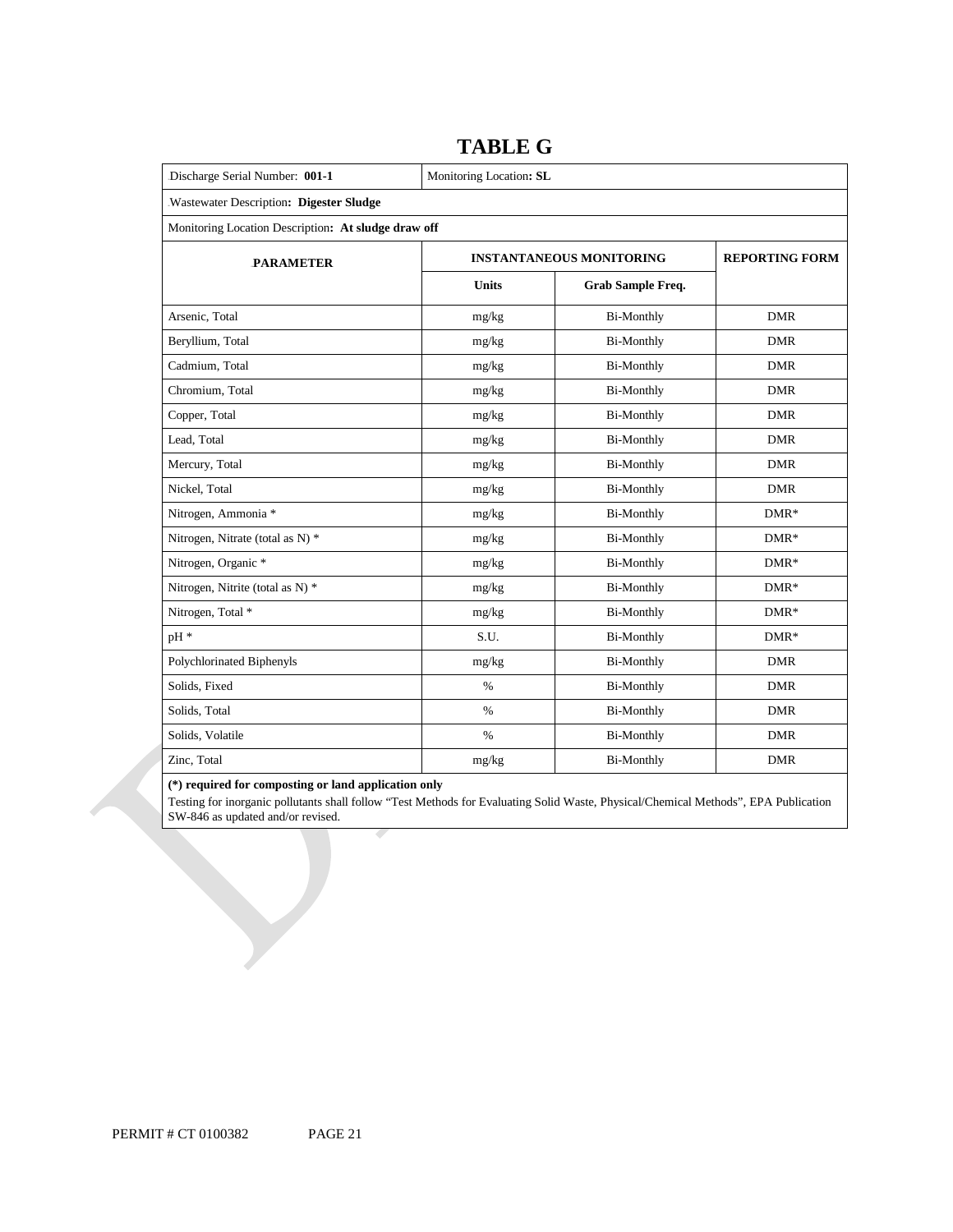## ATTACHMENT 2

## MONTHLY OPERATING REPORT FORM

PERMIT # CT 0100382 PAGE 22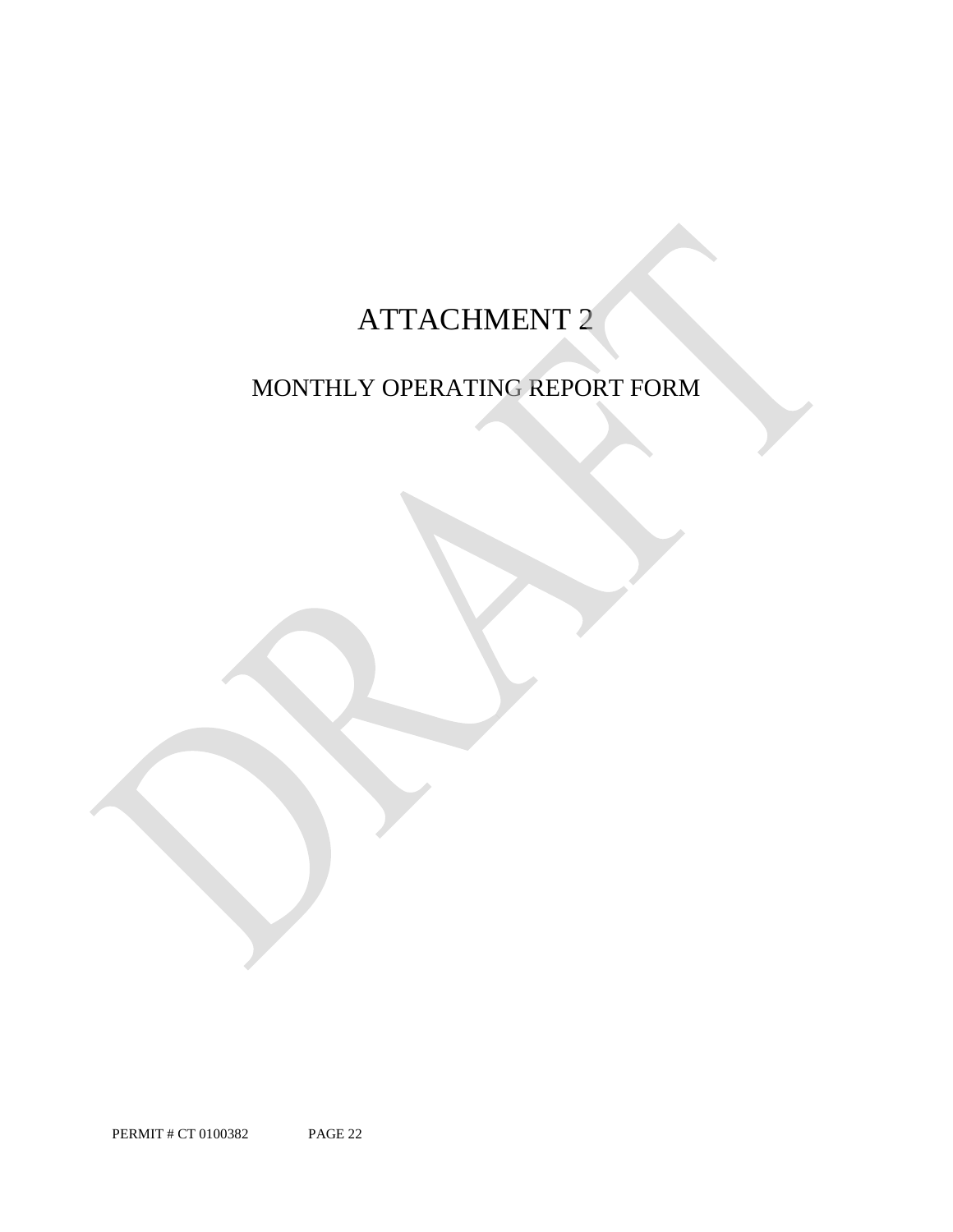### **DATA TRACKING AND TECHNICAL FACT SHEET**

**Permittee**: City of New London

### **PERMIT, ADDRESS, AND FACILITY DATA**

| <b>PERMIT #: CT0100382 APPLICATION #: 201101980 FACILITY ID. 095-001</b>                                                                               |                                                                                                         |            |                                      |                                      |       |                                                       |
|--------------------------------------------------------------------------------------------------------------------------------------------------------|---------------------------------------------------------------------------------------------------------|------------|--------------------------------------|--------------------------------------|-------|-------------------------------------------------------|
| <b>Mailing Address:</b>                                                                                                                                |                                                                                                         |            | <b>Location Address:</b>             |                                      |       |                                                       |
| Street: 100 Trumbull Street                                                                                                                            |                                                                                                         |            |                                      | Street: 10 Trumbull Street           |       |                                                       |
| City: New London                                                                                                                                       | CT ON THE CONTROLLER STATES                                                                             | 06320      | City: New London                     |                                      | CT CT | 06320                                                 |
| Contact Name: Joseph Lanzafame, P.E.                                                                                                                   |                                                                                                         |            |                                      | Contact Name: Joseph Lanzafame, P.E. |       |                                                       |
| Phone No.: 860-447-5221                                                                                                                                |                                                                                                         |            | Phone No.:                           | 860-447-5221                         |       |                                                       |
|                                                                                                                                                        |                                                                                                         |            | <b>DMR</b> Contact<br>email address: |                                      |       | jlanzafame@ci.new-london.ct.us                        |
| <b>PERMIT INFORMATION</b>                                                                                                                              | <b>DURATION</b> 5 YEAR $X$ 10 YEAR $\_\$ 30 YEAR                                                        |            |                                      |                                      |       |                                                       |
|                                                                                                                                                        | <b>TYPE</b> New Reissuance $X$ Modification $\blacksquare$                                              |            |                                      |                                      |       |                                                       |
|                                                                                                                                                        | <b>CATEGORIZATION POINT</b> (X) NON-POINT () GIS #                                                      |            |                                      |                                      |       |                                                       |
|                                                                                                                                                        |                                                                                                         |            |                                      |                                      |       |                                                       |
|                                                                                                                                                        | NPDES (X) PRETREAT () GROUND WATER(UIC) () GROUND WATER (OTHER) ()                                      |            |                                      |                                      |       |                                                       |
|                                                                                                                                                        | NPDES MAJOR(MA) $X$<br>NPDES SIGNIFICANT MINOR or PRETREAT SIU (SI)<br>NPDES or PRETREATMENT MINOR (MI) |            |                                      |                                      |       |                                                       |
| <b>COMPLIANCE SCHEDULE</b> YES $\underline{X}$ NO<br>POLLUTION PREVENTION ______ TREATMENT REQUIREMENT_<br>WATER QUALITY REQUIREMENT _________ OTHER X |                                                                                                         |            |                                      |                                      |       |                                                       |
| <b>OWNERSHIP CODE</b>                                                                                                                                  |                                                                                                         |            |                                      |                                      |       |                                                       |
| Private Federal State Municipal (town only) $X$ Other public                                                                                           |                                                                                                         |            |                                      |                                      |       |                                                       |
| <b>DEP STAFF ENGINEER</b> Carlos Esguerra <b>DATE DRAFTED:</b> 7/25/2016                                                                               |                                                                                                         |            |                                      |                                      |       |                                                       |
| <b>PERMIT FEES</b>                                                                                                                                     |                                                                                                         |            |                                      |                                      |       |                                                       |
| Discharge Code                                                                                                                                         | <b>DSN Number</b> Annual Fee                                                                            |            |                                      |                                      |       |                                                       |
| 111000f                                                                                                                                                | 001                                                                                                     | \$3,005.00 |                                      |                                      |       |                                                       |
| <b>FOR NPDES DISCHARGES</b><br>Drainage Basin Code: 3000-3 (Thames River)<br>River.                                                                    |                                                                                                         |            |                                      |                                      |       | Water Quality Classification Goal: SB Segment: Thames |
| NATURE OF BUSINESS GENERATING DISCHARGE<br>Municipal Sanitary Sewage Treatment                                                                         |                                                                                                         |            |                                      |                                      |       |                                                       |
| PROCESS AND TREATMENT DESCRIPTION (by DSN)<br>Secondary Biological Treatment with denitrification and year-round Chlorine disinfection                 |                                                                                                         |            |                                      |                                      |       |                                                       |

### *RESOURCES USED TO DRAFT PERMIT*

- X\_ Federal Effluent Limitation Guideline 40CFR 133 Secondary Treatment Category
- *\_\_ Performance Standards*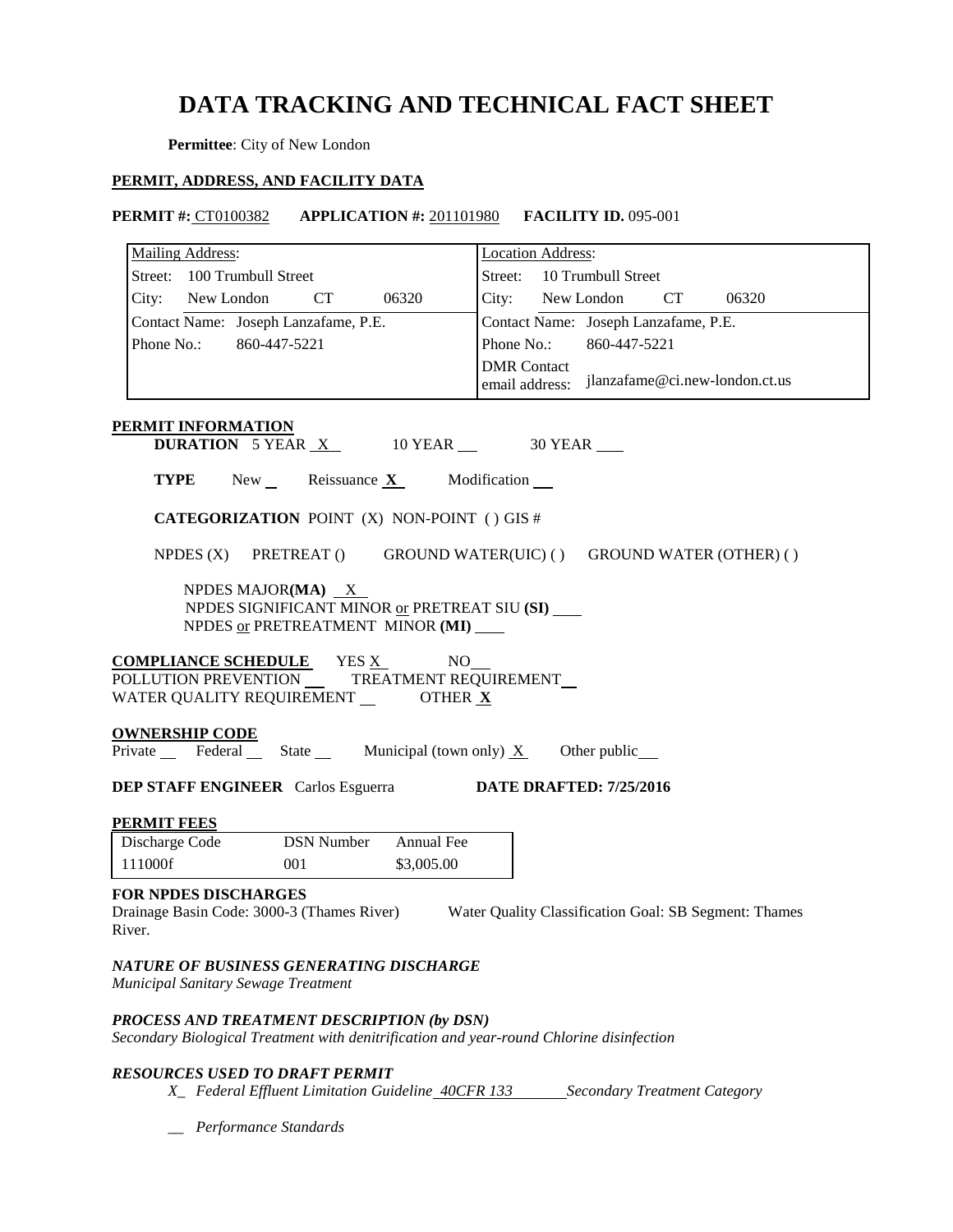

79 Elm Street • Hartford, CT 06106-5127 www.ct.gov/deep Affirmative Action/Equal Opportunity Employer

### **Notice of Tentative Determination to Approve NPDES Permit Renewal Applicant: City of New London Application No. 201101980 Cityffown: New London**

The Commissioner of the Department of Energy and Environmental Protection ("DEEP") hereby gives notice that a tentative determination has been reached to approve the following application.

Applicant's Name and Address: City of New London

100 Trumbull Street New London, CT 06320

Contact Name and Phone No.: Joseph Lanzafame, P.E.

Type of Permit and  $#$ :  $NPDES - CT0100382$ 

860-447-5221

Type of Facility: Domestic Wastewater Treatment

Facility Location: 100 Trumbull Street New London, CT 06320

Existing facility design capacity: 10.0 million gallons per day

Facility design capacity increase request: 10.3 million gallons per day

COMMISSIONER'S FINDINGS/REGULATORY CONDITIONS

The applicant has previously received a permit from the Department of Energy and Environmental Protection ("Department") authorizing the discharge of up to an annual average daily design flow of 10 million gallons per day ("MGD") of secondary treated municipal wastewaters to the Thames River. The applicant has requested a design capacity increase from 10.0 MGD to 10.3 MGD as part of the permit renewal. This renewal application is the subject of this notice.

### THE DRAFT PERMIT

The Department has prepared a draft permit consistent with the tentative determination to approve City of New London's application. This draft is available on the public participation section of the Department's website. In accordance with Sections 22a-430-4(1) and 22a-430-4(r) of the Regulations of Connecticut State Agencies (RCSA), the draft permit contains effluent limitations that meet Connecticut's Water Quality Standards for the following: Biochemical Oxygen Demand (5 day), chlorine, enterococci, fecal coliform, flow, pH, and total suspended solids.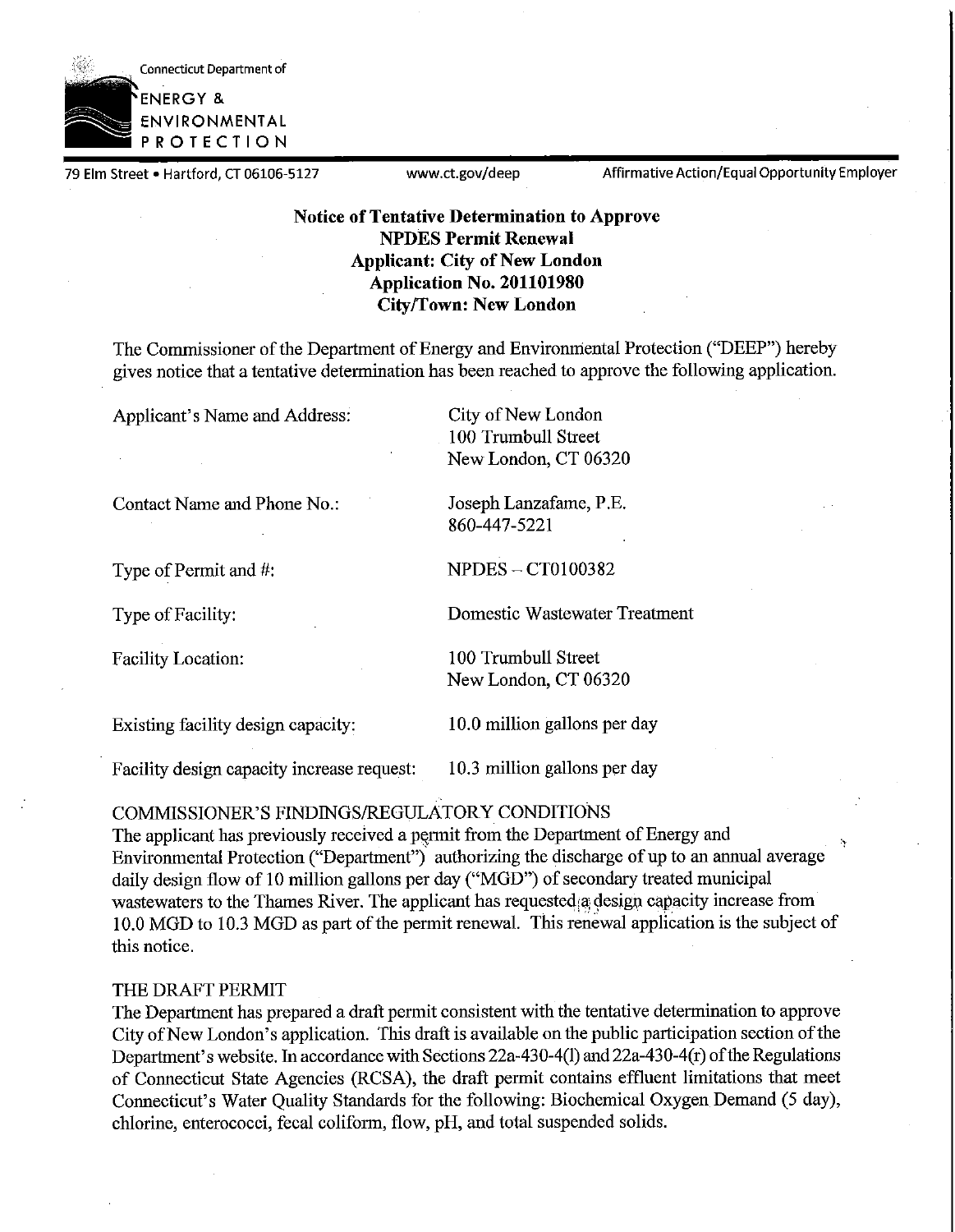This permit contains an enforceable compliance schedule which requires the applicant to complete the facility expansion and upgrade consistent with the 10.3 MGD design capacity increase request no later than 1,700 days following the issuance of this permit.

### INFORMATION REQUESTS/PUBLIC COMMENT

This application has been assigned No. 201101980; please use this number when corresponding with DEEP regarding this application. Interested persons may obtain copies of the application from the applicant at the above address. The application and. supporting documentation are available for inspection at the Department of Energy and Environmental Protection, Water Protection and Land Reuse, 79 Elm Street, Hartford, CT from Monday to Friday from 8 :00 a.m. to 4:00 p.m. and at other times by appointment. Questions may be directed to Carlos Esguerra of the Municipal Facilities Section at 860-424-3756 or carlos.esguerra@ct.gov.

Before making a final decision on this application, the Commissioner shall consider written comments on the application from interested persons. Written comments on the application should be directed to Carlos Esguerra, Planning and Standards Division, Water Protection and Land Reuse Bureau, Department of Energy and Environmental Protection, 79 Elm Street, Hartford, CT 06106-5127, or may be submitted via electronic mail to: carlos.esguerra@ct.gov no later than thirty  $(30)$  days from the publication date of this notice.

### PETITIONS FOR HEARING

The Commissioner may conduct a public hearing if the Commissioner determines that the public interest will best be served thereby, or shall hold a hearing upon receipt of a petition signed by at least twenty-five persons. Petitions should include the application number noted above and also identify a contact person to receive notifications. Petitions may also identify a person who is authorized to engage in discussions regarding the application and, if resolution is reached, withdraw<br>the petition. Original signed petitions may be scanned and sent electronically to Original signed petitions may be scanned and sent electronically to deep.adjudications@ct.gov or may be *mailed or delivered* to: DEEP Office of Adjudications, 79 Elm Street, 3<sup>rd</sup> floor, Hartford, CT 06106-5127. All petitions must be received within the comment period noted above. If submitted electronically, original signed petitions must also be mailed or delivered to the address above within ten days of electronic submittal. If a hearing is held, timely notice of such hearing will be published in a newspaper of general circulation.

Dated: **AUG 2 6 2016** 

 $\overline{\mathcal{U}_{\tau \mathcal{A}}}\mathcal{L}$ 

Denise Ruzicka, Director Planning and Standards Division Bureau of Water Protection and Land Reuse

The Connecticut Department of Energy and Environmental Protection is an Affirmative Action and Equal Opportunity Employer that is committed to complying with the Americans with Disabilities Act. To request an accommodation contact us at (860) 418-5910 or deep.accommodations@ct.gov.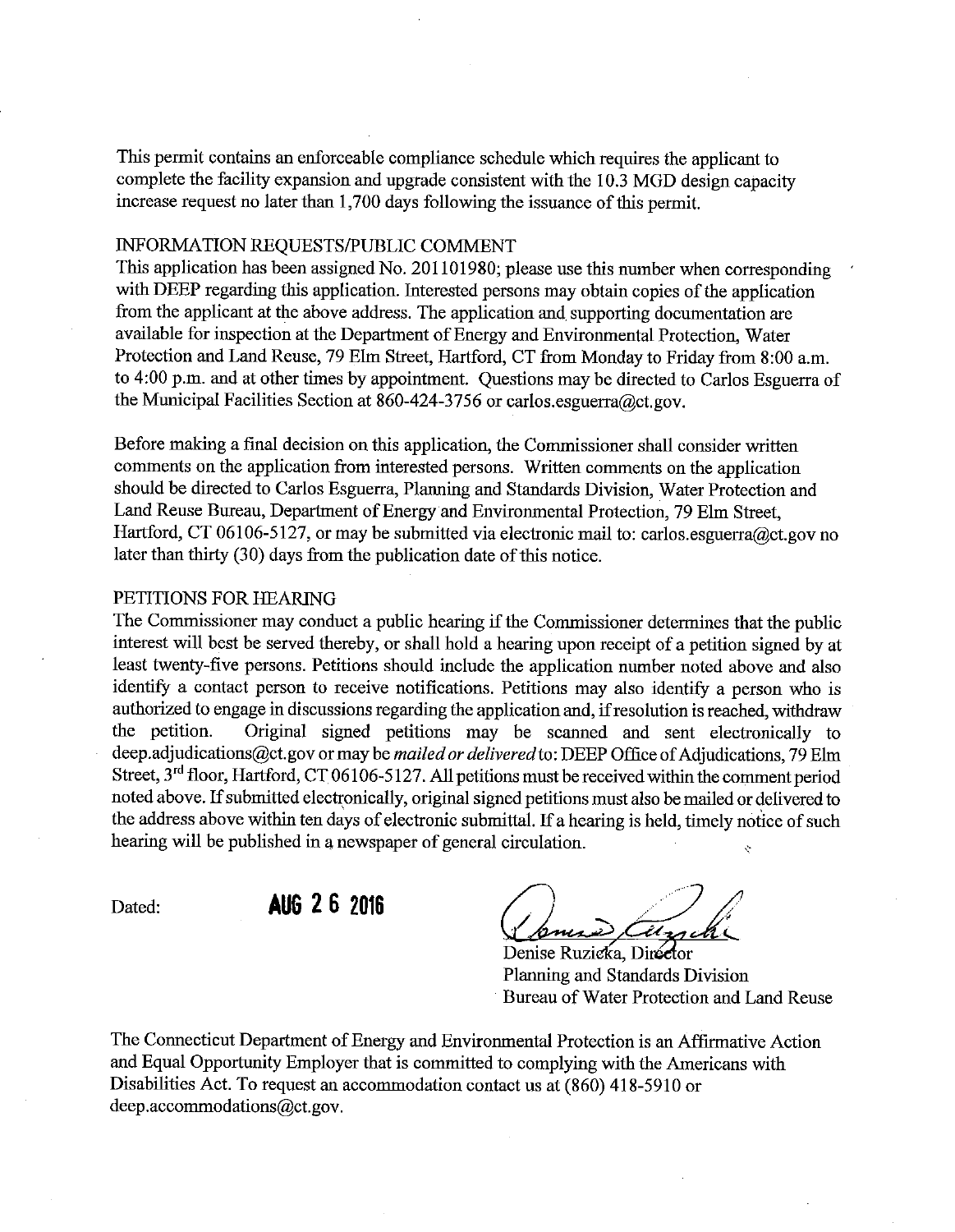- *Federal Development Document*
	- *name of category*
- *X Department File Information*
- *X Connecticut Water Quality Standards*
- *X Anti-degradation Policy*
- *Coastal Management Consistency Review Form*
- *Other - Explain*

### *BASIS FOR LIMITATIONS, STANDARDS OR CONDITIONS*

- *X Secondary Treatment (Section 22a-430-4(r) of the Regulations of Connecticut State Agencies)*
- *Case-by-Case Determination (See Other Comments)*
- *In order to meet in-stream water quality (See General Comments)*
- *X Anti-degradation policy*

### *GENERAL COMMENTS*

 *located at 100 Trumbull Street, New London, CT 06320. The facility is designed to treat and discharge up to 10.0 million gallons per day ("MGD") of effluent into the Thames River. The facility submitted a request with an uses secondary treatment with denitrification and year-round chlorine disinfection to treat effluent before being*  increase request, and has prepared a draft permit consistent with that determination.<br>The most significant changes from the current permit are: *The City of New London ("New London") operates a municipal water pollution control facility ("the facility") engineering report prepared by Wright Pierce to increase the design capacity to 10.3 MGD. The facility currently discharged. Pursuant to Conn. Gen. Stat. § 22a-430, the Department of Energy and Environmental Protection ("DEEP") has issued New London a permit for the discharge from this facility. New London has submitted an application to renew its permit including a request to increase the design flow capacity of the facility. The Department has made a tentative determination to approve New London's application, including the flow capacity* 

- *1) A compliance timeframe under section 9 of the permit that allows New London to submit plans and at the facility to achieve the 10.3 MGD design capacity increase; specifications to DEEP for review and approval followed by the implementation of the authorized upgrades*
- *at the facility to achieve the 10.3 MGD design capacity increase; 2) The inclusion of a compliance timeframe under section 9 to implement revised bacteria monitoring requirements for fecal coliform and enterococci monitoring;*
- *3) Implementation of aluminum monitoring to be consistent with the most recent CT Water Quality Standards*  and iron monitoring to be consistent with EPA's National Recommended Water Quality Criteria.
- *a*) Implementation of chronic toxicity monitoring to be consistent with the most recent CT Water Quality *Standards.*

### *SPECIFIC REQUIREMENTS OR REVISIONS*

Evaluation and Implementation Review provisions of such Regulations. *The Department reviewed the application for consistency with Connecticut's Water Quality Regulations and determined that with the limits in the draft permit, including those discussed below, that the draft permit is consistent with maintenance and protection of water quality in accordance with the Tier I Anti-degradation* 

 *Connecticut Water Quality Standards and criteria, pursuant to 40 CFR 122.44(d). Discharge monitoring data was consumption only) criteria, considering the zone of influence allocated to the facility where appropriate. In addition to this review, the statistical procedures outlined in the EPA Technical Support Document for Water Quality-based The need for inclusion of water quality based discharge limitations in this permit was evaluated consistent with evaluated for consistency with the available aquatic life criteria (acute and chronic) and human health (fish*